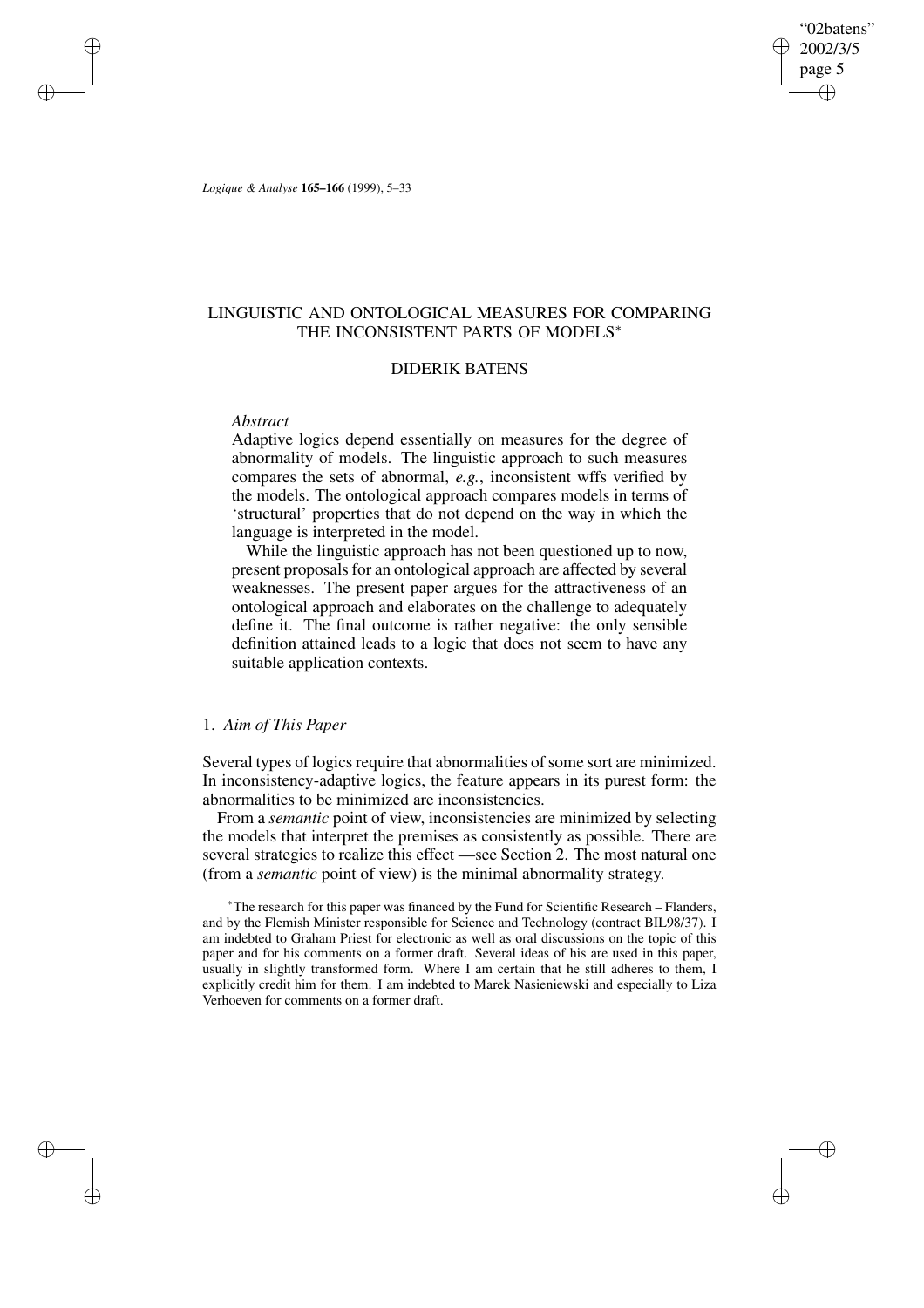"02batens" 2002/3/5 page 6

✐

✐

✐

✐

There are two kinds of approaches to the minimal abnormality strategy. The first, originated by me (in [3] and [2] for the propositional case, and in [5] for the full logics) will be called the *linguistic* approach. It selects models of the premises by comparing the abnormalities they verify. The second approach, originated by Graham Priest in [25], will be called the *ontological* approach. It compares models of the premises with respect to 'the inconsistencies of the model', say of its structure (see Section 4). Unlike what is the case for the linguistic definition, present ontological definitions are affected by several problems.

From the fact that I originated the linguistic approach, one should not conclude that I favour it. I consider both approaches as sensible in principle, and think it is essential to elaborate both and to delineate their respective domains of application. Apart from a brief comparison between both approaches, to make the underlying ideas and effects more perspicuous, the present paper mainly aims at defining a sensible ontological definition of minimal abnormality.

The (perhaps provisional) conclusion of the present paper will be that an ontological definition is either not sensible, or lacks appropriate application contexts. Nevertheless, it seems most instructive to clearly state the problem, to offer a scrutinized description of the reasons for the present failure, and to list the problems as well as attempted solutions on our way to the provisional conclusion. All this will certainly be useful to find an adequate ontological definition, if there is one, or to show that the ontological approach is not sensible, if it is not. The insights gained support the latter conclusion.

The interest of the problems discussed in this paper is not restricted to minimally abnormal models. Those problems are related to the nature and scope of semantic systems. The underlying issue is this: is a semantics merely a device to interpret a given language, or is it possible to distinguish between an ontological and a linguistic component of a semantics.

# 2. *Adaptive Logics*

Inconsistency-adaptive logics —see [9] for a survey— interpret a set of premises 'as consistently as possible', and hence define a consequence set that is (except for a border case) much richer than paraconsistent logics. If the premises are consistent, all now existing inconsistency-adaptive logics<sup>1</sup> deliver the same consequence set as Classical Logic —henceforth CL.

<sup>1</sup> I shall show in Section 6.1 that this fails for the original formulation of  $LP^m$ . However, Graham Priest changed the system in view of this.

✐

✐

✐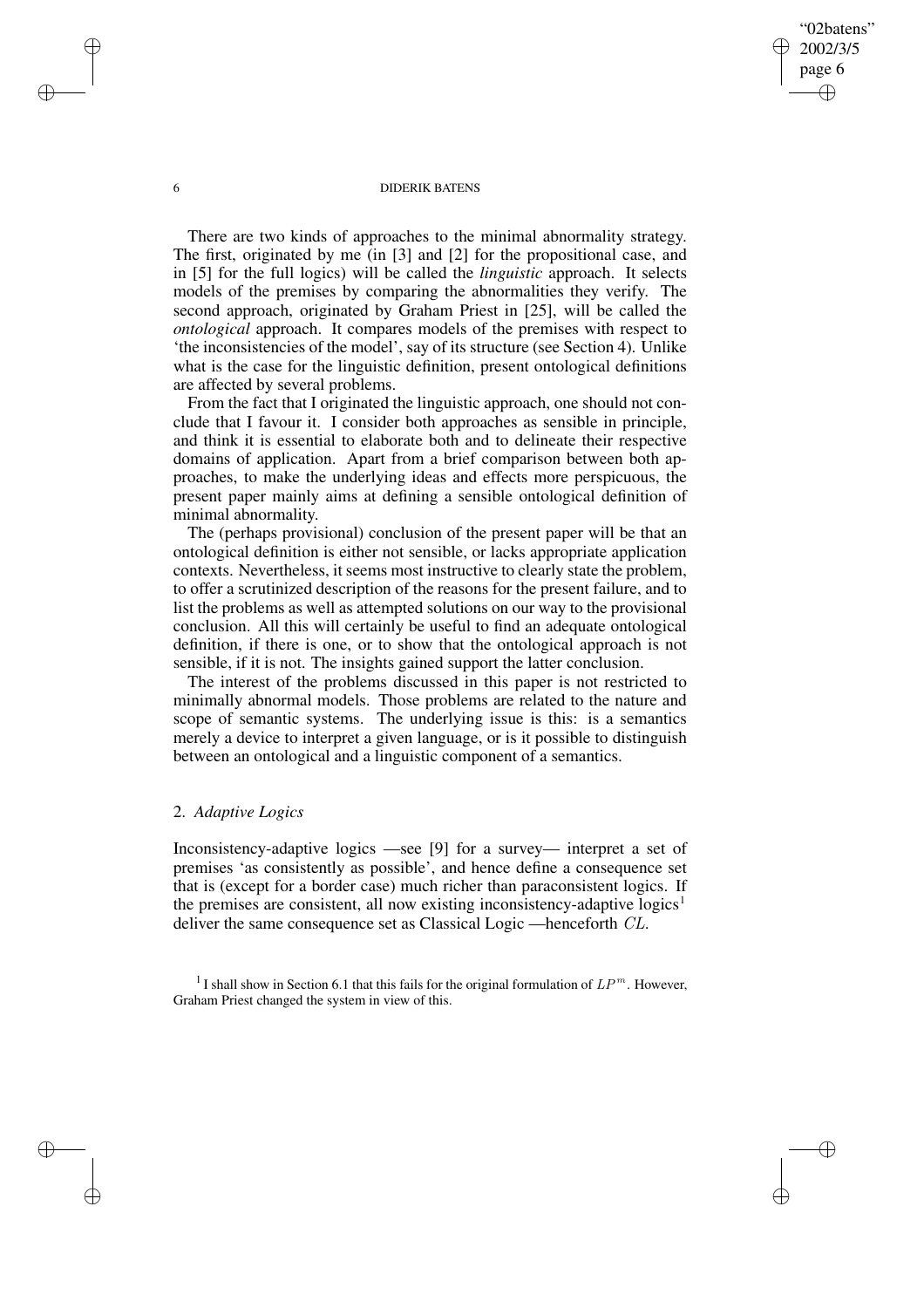✐

✐

✐

Semantically, they do so by selecting a set of paraconsistent models of the premises (see [2] and [5]). Inconsistency-adaptive logics also have a dynamic proof theory —see [1], [3] (the oldest paper), and [5]— and this is their most striking and innovative feature. As the present paper deals with a problem that exclusively concerns the selection of the models, the proof theory will not be discussed.

The intended domains of application of inconsistency-adaptive logics are, first and foremost, scientific theories and scientific knowledge systems that were intended as consistent but turned out inconsistent. Other applications concern possibly inconsistent databases and possibly inconsistent everyday knowledge. The aim of the logics is *not* to resolve the inconsistencies. The replacement of inconsistent theories (etc.) by consistent alternatives is not a task for logic alone, but should depend on non-logical preferences (determined by the reliability of data, by methodological considerations, and so on) —see already [28, p. 37]. The adaptive logics considered in the present paper rely solely on logical considerations. They enable one to analyse the theory or database in its present state, to act on it (if we must), and to devise experiments and other ways to gain new relevant information.<sup>2</sup>

The strength of inconsistency-adaptive logics is also illustrated by the fact that all flat Rescher–Manor consequence relations (Free, Strong, Argued, C-Based, and Weak consequences —see [16]) were shown (in [11]) to be characterized by an inconsistency-adaptive logic. Similar results are forthcoming about prioritized such consequence relations (as described in [17]). It also was shown (in [4] and [20]) that several popular 'non-monotonic logics' are characterized by an adaptive logic combined with (non-logical) preferences.

Inconsistency-adaptive logics and other *corrective* adaptive logics<sup>3</sup> deliver consequence sets that are subsets of the CL-consequence set if the latter is trivial. *Ampliative* adaptive logics (compatibility, abduction, . . .) deliver consequence sets that are supersets of the CL-consequence set, but still are not trivial (and are determined by some normality suppositions) —see [12] and forthcoming papers. In the present paper, I concentrate on inconsistencyadaptive logics. However, the problem discussed here arises just as well with respect to those other adaptive logics.

 $2$  So, the aim of adaptive logics is drastically different from the non-monotonic systems discussed, for example, in [21].

<sup>3</sup> Other corrective adaptive logics interpret premises as normally as possible with respect to logical abnormalities that are not inconsistencies —for example, gaps with respect to negation (negation-incompleteness), gluts with respect to conjunction ( $A \wedge B$  true while some conjunct is false), etc., including combinations (see, e.g., [6]). Some corrective adaptive logics interpret premises as normally as possible with respect to ambiguities in the non-logical constants (see [29], [30] and [10]).

"02batens" 2002/3/5 page 7

✐

✐

✐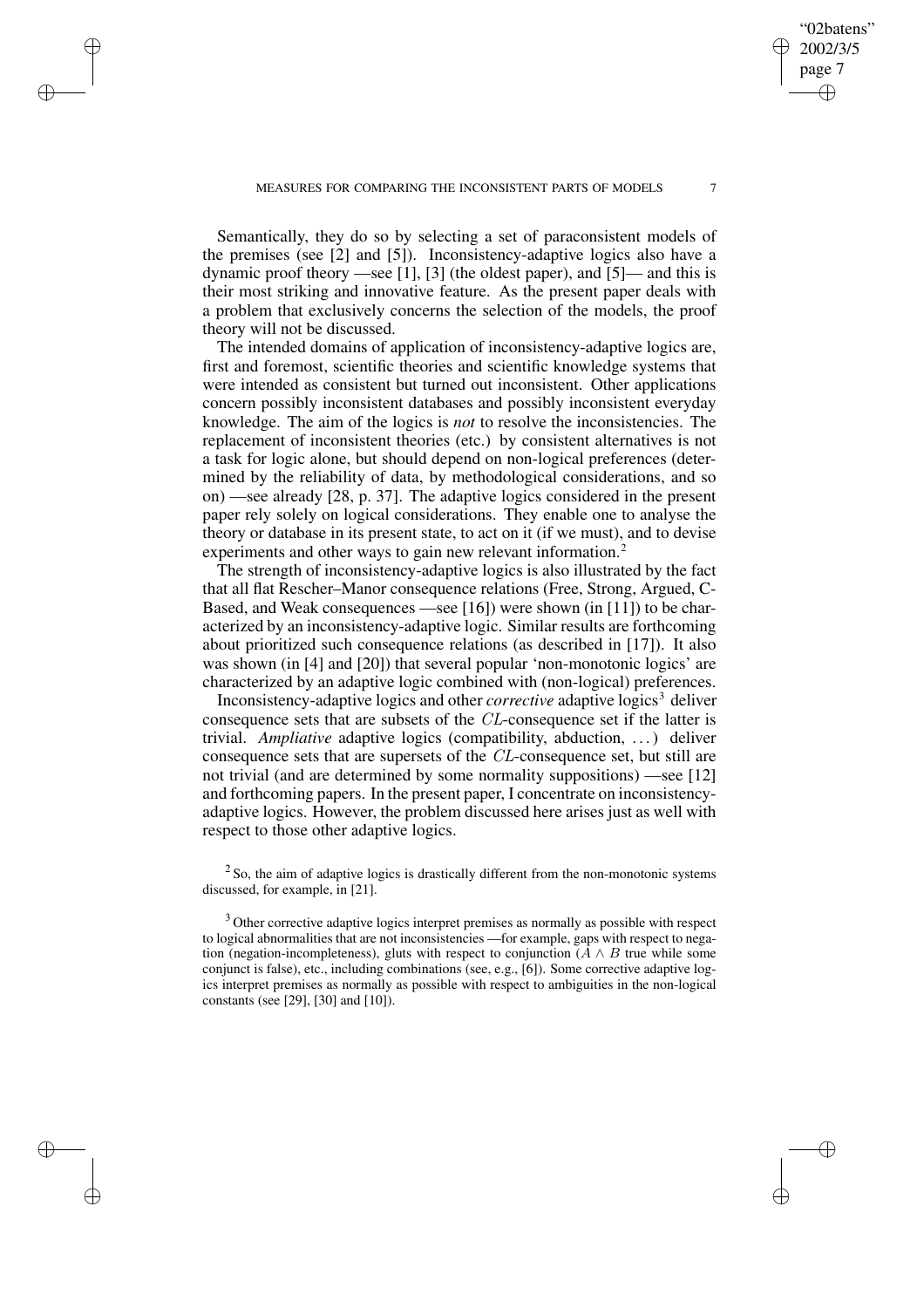"02batens" 2002/3/5 page 8

✐

✐

✐

✐

The phrase "as consistently as possible" is not unambiguous, and this leads to a multiplicity of inconsistency-adaptive logics. An inconsistency-adaptive logic is characterized by (i) a lower limit logic, (ii) an upper limit logic, and (iii) a strategy —see [9] for further possible variation. The upper limit logic is usually (and in this paper is always) CL. The lower limit logic is some paraconsistent logic. My preferred system for this purpose is  $CLuN$  —see, *e.g.*, [5]— Graham Priest's preferred system is his LP —see, *e.g.*, [24] others still prefer other systems (Joke Meheus prefers her AN from [22]). Let us use  $LLL$  as a variable name for the lower limit logic, and  $AL$  as a variable name for the adaptive logic obtained from LLL by the chosen strategy.

As I remarked before, the strategy determines which  $LLL$ -models of  $\Gamma$ are AL-models of  $\Gamma$ . A peculiarity has to be pointed out from the outset. "M is a CL-model" and "M is a LLL-model" are meaningful phrases —the CL-models of  $\Gamma$  being the CL-models that verify  $\Gamma$ , and similarly for the  $LLL$ -models. But "M is an AL-model" is not a meaningful phrase, whereas "M is an AL-model of  $\Gamma$ " is. Indeed, the AL-models of  $\Gamma$  are the LLLmodels of Γ that are *selected* by the strategy in view of properties of all LLL-models of Γ.

For inconsistency-adaptive logics, the models are selected on the basis of their 'degree of inconsistency', or their 'inconsistent part'. Let me clarify this by briefly discussing some strategies. For any  $LLL$ -model  $M$ , we define the abnormal part of  $M$ ,  $Ab(M)$  —specific definitions are considered below. The minimal abnormality strategy refers, as expected, to minimally abnormal models of Γ, viz.  $LLL$ -models M of Γ for which it holds that

no LLL-model M' of  $\Gamma$  is such that  $Ab(M') \subset Ab(M)$ 

Where AL is defined from LLL by the minimal abnormality strategy,  $\Gamma \models_{AL}$ A iff A is verified by all minimally abnormal  $LLL$ -models of  $\Gamma$ .

In other strategies  $Ab(M)$  plays an equally central role. The subsequent paragraphs of the present section illustrate this, and may be skipped (as the rest of the paper concentrates on the minimal abnormality strategy).

The other strategies require some preparatory steps. For example, for the *reliability* strategy we proceed as follows. Let ∃A abbreviate A preceded by (in some preferred order) an existential quantifier over each variable free in A. Where  $\Delta = \{A_1, \ldots, A_n\}$ , let  $Dab(\Delta)$  and  $Dab\{A_1, \ldots, A_n\}$  abbreviate  $\exists (A_1 \land \sim A_1) \lor \ldots \lor \exists (A_n \land \sim A_n)$ . We call  $Dab(\Delta)$  a minimal-Dab-consequence of  $\Gamma$  iff  $\Gamma \models_{LLL} Dab(\Delta)$  and, for all  $\Theta \subset \Delta$ ,  $\Gamma \not\models_{LLL}$  $Dab(\Theta)$ .  $U(\Gamma)$ , the set of formulas that are unreliable with respect to  $\Gamma$ , is defined as the set of A such that  $A \in \Delta$  for some minimal Dab-consequence  $Dab(\Delta)$  of Γ. Finally, where AL is defined from LLL by the reliability strategy,  $\Gamma \models_{AL} A$  iff A is verified by all LLL-models M of  $\Gamma$  for which  $Ab(M) \subset U(\Gamma)$ .

✐

✐

✐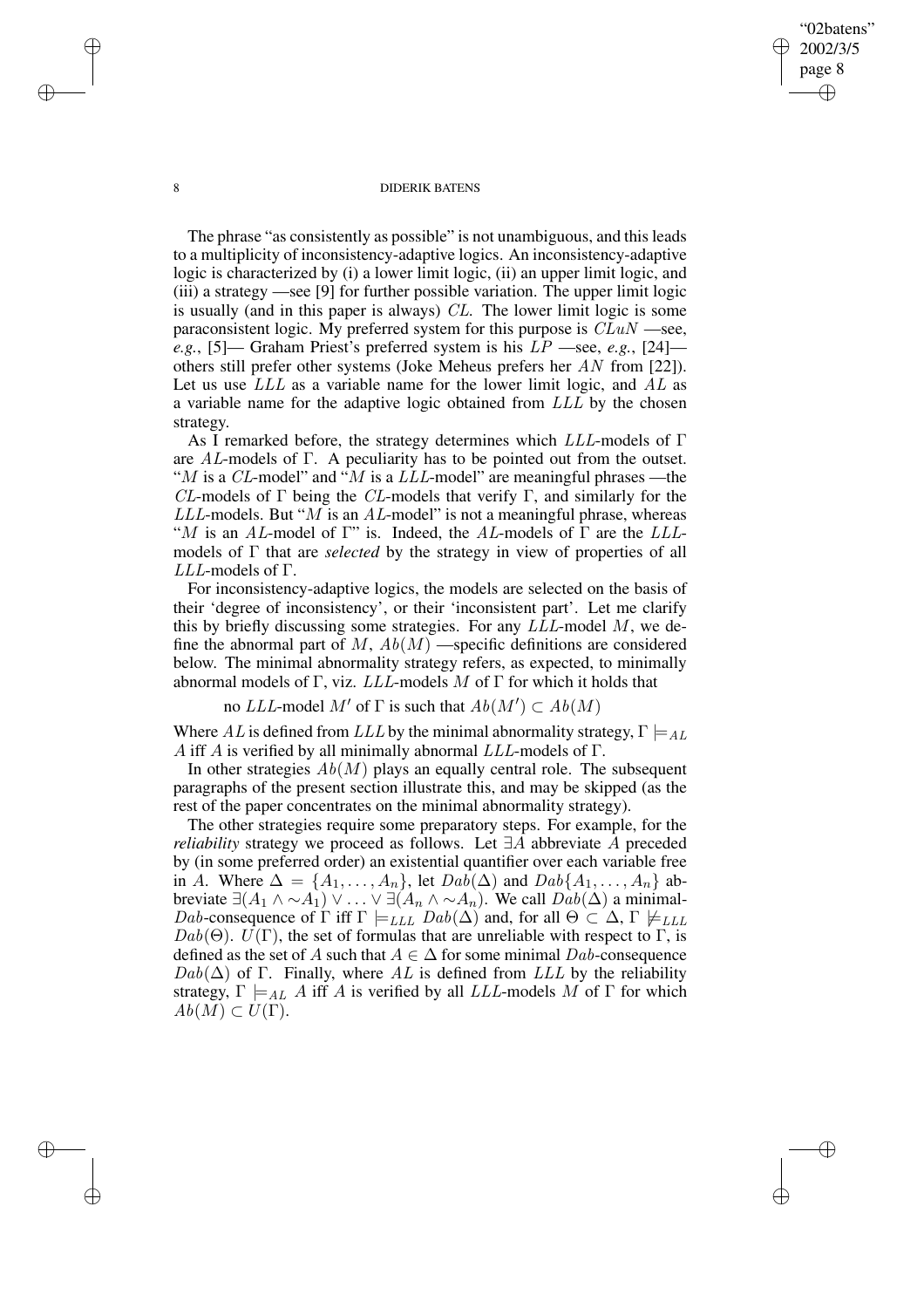The *simple* strategy is only well-defined for some specific lower limit logics, for example  $AN$  from [22]. Where  $AL$  is defined from  $LLL$  by the simple strategy,  $\Gamma \models_{AL} A$  iff A is verified by all LLL-models M of  $\Gamma$  for which  $Ab(M) = \{B \mid \Gamma \models_{LLL} \exists (B \land \sim B)\}.$ 

From now on, I shall only deal with the minimal abnormality strategy.

# 3. *The Problem*

✐

✐

✐

✐

In [2], which only dealt with the propositional case, the abnormal part of a model was defined by

 $Ab(M) =_{df} {A | v_M(A \wedge \sim A) = 1}$ 

In [5], this is generalized to the predicative case:

 $Ab(M) =_{df} \{A \mid v_M(\exists (A \land \sim A) = 1\}.$ 

This definition is 'linguistic' in that it does not refer to properties of 'the model itself', but only to wffs verified by the model. Models that are elementary equivalent (verify the same wffs) have identical inconsistent parts.

Meanwhile, Graham Priest had generalized the first definition differently to the predicative case (in [25]). He defines the abnormal part of a model in terms of properties of 'the model itself', hence in an 'ontological' way. A simple way to explain the matter is as follows. Let the pseudo-language  $\mathcal{L}^{\uparrow}$  be obtained by replacing the set of constants in  $\mathcal{L}$  by a set of pseudoconstants, viz. one for each member of  $D$  —I shall use the members of  $D$  as names for themselves. The *inconsistent part* of M is then defined by:<sup>4</sup>

 $Ab^o(M) =_{df} \{A \mid v_M(A \wedge \sim A) = 1; A$  is a primitive wff of  $\mathcal{L}^{\uparrow}\}$ 

The important difference with the linguistic definition is that  $A$  is a wff of  $\mathcal{L}^{\uparrow}$ . Unlike  $\mathcal{L}, \mathcal{L}^{\uparrow}$  enables one to fully describe the model. Whence I call the definition ontological.

In [25], Priest moreover introduces the *Domain Restriction* to the definition of minimal abnormal models:

> A model M of Γ is minimally abnormal iff no model M' of Γ *that has the same domain* as M is such that  $Ab^o(M') \subset Ab^o(M)$ .

The effect of the Domain Restriction may be illustrated by the following example.

<sup>4</sup> The superscript in  $Ab^o(M)$  refers to "ontological". The reference to *primitive wffs* in the definition depends merely on properties of Priest's lower limit logic. The same restriction is required if the linguistic definition is applied to that or a similar logic —see below.

"02batens" 2002/3/5 page 9

✐

✐

✐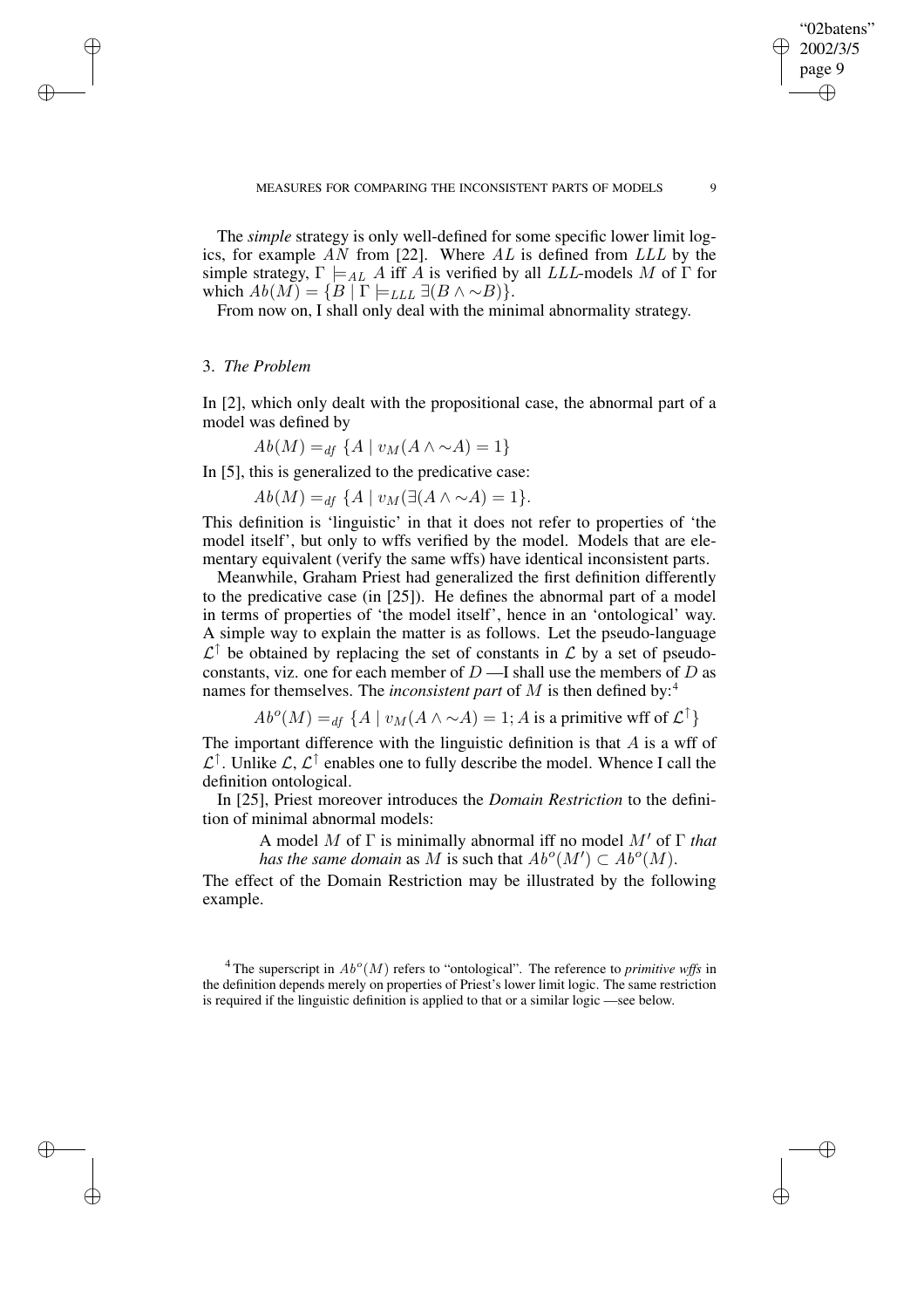✐

### 10 DIDERIK BATENS

Example 3.1. Premise:  $(\forall x)(Px \land \sim Px)$ . For any model M of this formula,  $\{Pa \mid a \in D\} \subseteq Ab^o(M)$ . So, where the domain of M is not a singleton, there is a model M' with a singleton domain {a} such that  $Ab^o(M') \subset$  $Ab<sup>o</sup>(M)$ . Hence, if the Domain Restriction were not imposed, all minimally abnormal models of the premise would have a singleton domain and hence

$$
(\exists x)(\forall y)y = x
$$

would be a consequence of the premise.

Both definitions lead to very different results, as I shall illustrate in Section 5. Moreover, the above ontological definition is inadequate, as we shall see in Section 6. But this does not entail that no sound ontological definition is possible. Moreover, there are at least two good reasons to look for one.

There clearly is a coherent notion behind the idea of an ontological measure. There is a clear sense in which a model *itself* (that is, its 'structure') may be inconsistent. Even if two models are elementary equivalent, they may in themselves have a different degree of inconsistency. So, a sound ontological definition seems at least possible.

The second reason is philosophically deeper. In view of present-day historical insights, we should be aware of the fact that our knowledge may be, and presumably forever will be, quite remote from the real structure of the world. This often forces one to reason about the world in ways that are partly independent of our present knowledge (and present languages). We not only do so, at least since Kant, in epistemological contexts. In a sense, this form of reasoning is present in many creative processes in the sciences. The idea of measuring the inconsistent part of a model in an ontological way —that is, from structural properties of the model rather than from properties of the set of wffs verified by the model— seems attractive from that point of view.

Let me put the matter in slightly different terms. Suppose that some of our theories is inconsistent, and that we are interested in interpreting it as consistently as possible. The linguistic approach will at best offer a minimally inconsistent interpretation of the theory *within* the bounds of our present conceptual system. If a sensible ontological definition may be found, it might transcend such bounds.

In the present paper, I discuss several proposals for an ontological definition. To avoid complications, I shall concentrate on the minimal abnormality strategy and moreover on lower limit logics in which all inconsistencies are reduced to the inconsistent behaviour of primitive formulas. The effect of the latter restriction is that the abnormal part of a model will be measured in terms of primitive formulas.<sup>5</sup> These logics will be  $CLuNs$  and (its fragment)

<sup>5</sup> See, however, Section 8.4 for open problems concerning the ontological definition for logics that isolate inconsistencies.

✐

✐

✐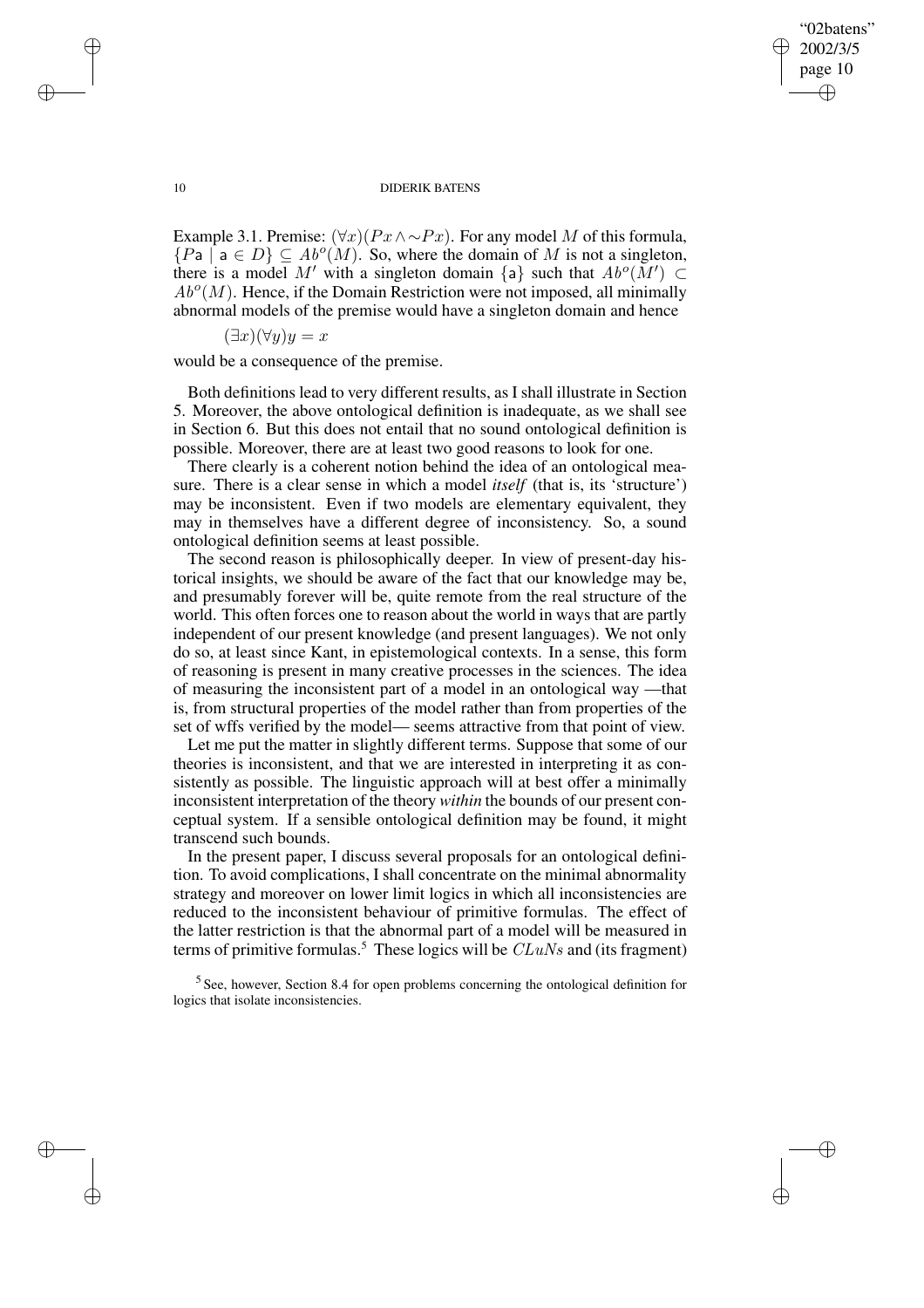LP. In order to avoid confusion that might arise from reasoning in terms of the pseudo-language, I characterize (in Section 4) those logics in terms of a model-theoretic type of semantics: the inconsistencies in the models are measured without referring to the way in which the language  $\mathcal L$  is connected to the 'structure' that underlies the model.

## 4. *A Semantics for* CLuNs *and* LP

✐

✐

✐

✐

A model<sup>6</sup> will consist of two clearly separated elements: a *structure* that does not contain any references to  $\mathcal{L}$ , and an *interpretation* that connects  $\mathcal{L}$ to the structure.

A *structure* is a couple. Its first element, D, is a non-empty set. Its second element,  $\{R_i,\ i\in I\},$  is a set of paraconsistent 'relations' on  $D,$  where  $I$  is a set of indices. For each  $i \in I$ ,  $R_i$  has a certain adicity:  $0, 1, 2, \ldots$ . A relation of adicity 0 corresponds to a 'fact'; it may serve as the interpretation of a sentential letter. A 'relation' of adicity  $n > 0$  may serve as the interpretation of a predicate of adicity n.

A paraconsistent 'relation'  $R_i$  on D is a couple  $\langle E, A \rangle$ , where (i) if the adicity of  $R_i$  is  $0, E, A \in \{0, 1\}$  with the restriction that  $1 \in \{E, A\}$ , (ii) if the adicity of  $R_i$  is  $1, E, A \in \wp(D)$  (where  $\wp(D)$  is the power set of D), with the restriction that  $E \cup A = D$ , (iii) if the adicity of  $R_i$  is  $n > 1$ ,  $E, A \in \mathcal{P}(D^n)$  (where  $D^n$  is the *n*-the cartesian product of D), with the restriction that  $E \cup A = D^n$ . Intuitively, E and A are the extension and the anti-extension of the sentential letter or predicate corresponding to  $R_i.$  These may overlap —thus causing inconsistency— and need to be exhaustive thus avoiding negation-incompleteness.

We stipulate that  $R_0 = \langle E, A \rangle$  is a relation of adicity 2 such that (i)  $E = \{\langle \mathsf{a}, \mathsf{a} \rangle \mid \mathsf{a} \in D\}$ , and (ii)  $\langle \mathsf{a}, \mathsf{b} \rangle \in A$  whenever a and b are different elements of  $D^7$ .  $R_0$  will serve as the interpretation of identity. The requirement assures that  $\alpha = \beta$  is true in a model whenever  $\alpha$  and  $\beta$  have the same interpretation in it.<sup>8</sup>

A structure of this type is *appropriate* for a first order language, L, with a set of sentential letters and predicates  $\pi_j$ ,  $j \in J$  iff, for any  $j \in J$  there is an

 $6$ This part of the paper is inspired by a note by Graham Priest (electronic discussion).

<sup>7</sup> It is not excluded that  $\langle a, a \rangle \in A$  for some  $a \in D$ . Precisely this will cause inconsistent identities, for example  $a = b \land \sim a = b$ .

<sup>8</sup>The stipulation is asymmetric in that all inconsistencies with respect to identity are caused by the anti-extension of identity. This may be eliminated if one slightly changes the clause for  $v_M^+(\pi_i\alpha_1...\alpha_n)=1$  and  $v_M^-(\pi_i\alpha_1...\alpha_n)=1$  below.

"02batens" 2002/3/5 page 11

✐

✐

✐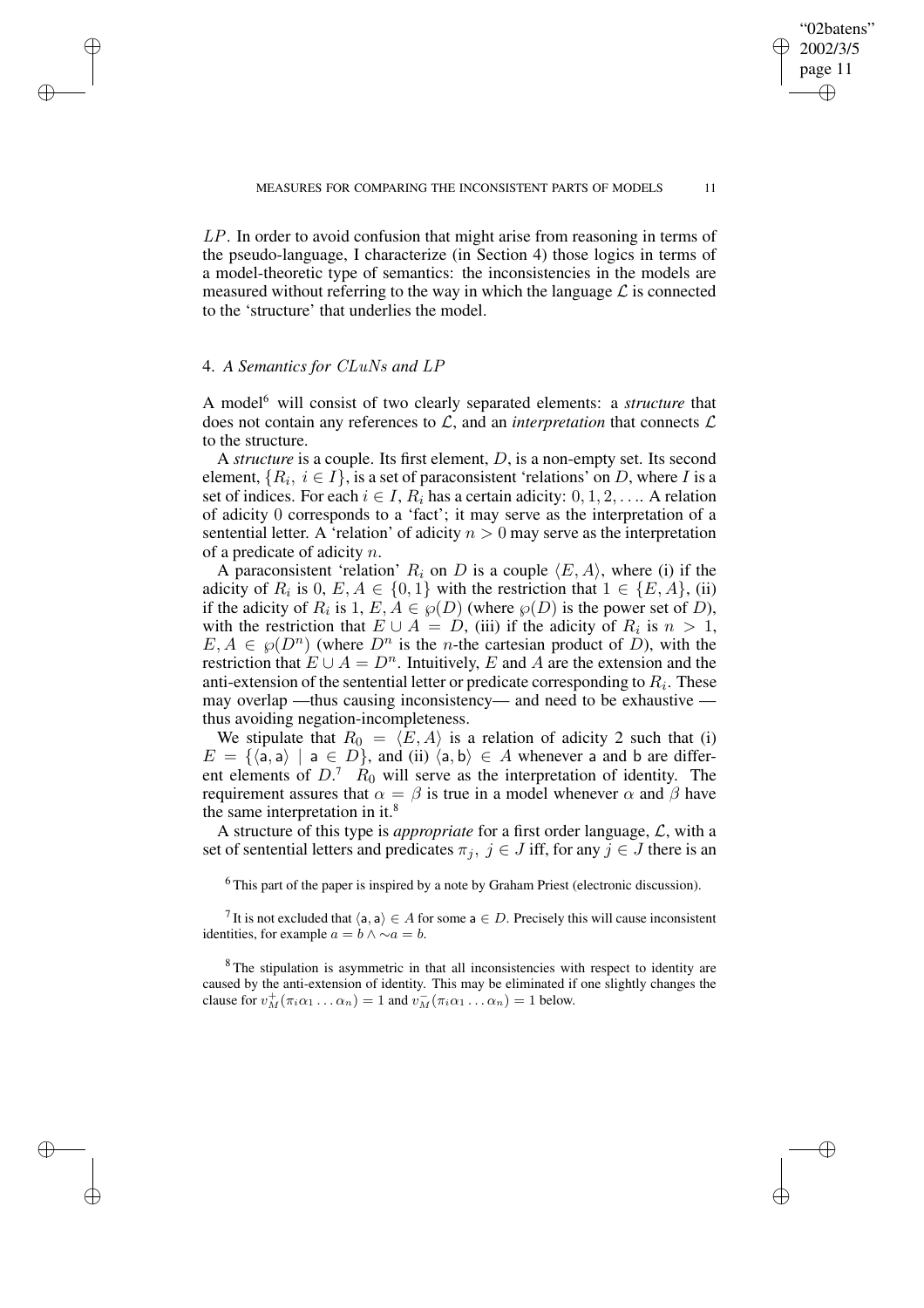✐

### 12 DIDERIK BATENS

 $i \in I$  such that the adicity of  $\pi_j$  is the same as that of  $R_i$ . An *interpretation* or assignment  $v$  of this language with respect to the structure, is such that  $v(\pi_j) = R_i$ , where  $R_i$  is a relation that has the same adicity as  $\pi_j$ , and  $v(\alpha) \in D$  for all individual constants  $\alpha$ .<sup>9</sup>

Where the interpretation of some schematic letter is a couple, it is handier to consider it as composed of two functions,  $v^+$  and  $v^-$ , such that  $v(\ldots) =$  $\langle v^+(\ldots), v^-(\ldots)\rangle$ . Similarly, the valuation  $v_M$  determined by the model M will be considered as composed of the functions,  $v_M^+$  and  $v_M^-$ , such that  $v_M(\ldots) = \langle v_M^+(\ldots), v_M^-(\ldots) \rangle$ . To extend the interpretation to a valuation determined by the model  $M$ , we first stipulate, as expected:

- if the adicity of  $\pi_j$  is 0, then  $v_M(\pi_j) = v(\pi_j)$
- if the adicity of  $\pi_i$  is  $n > 0$ , then  $v_M^+(\pi_i\alpha_1 \dots \alpha_n) = 1$  iff  $\langle v(\alpha_1) \dots \rangle$  $v(\alpha_n)\rangle \in v^+(\pi_i)$
- if the adicity of  $\pi_i$  is  $n > 0$ , then  $v_M^-(\pi_i \alpha_1 \dots \alpha_n) = 1$  iff  $\langle v(\alpha_1) \dots \rangle$  $v(\alpha_n)\rangle \in v^-(\pi_i)$

As  $v(=) = R_0$ , the above handles identity in the suitable (paraconsistent) way. Extending the interpretation to the propositional connectives is straightforward:

- $v_M^+({\sim}A) = v_M^-(A)$
- $v_M^-(\sim A) = v_M^+(A)$
- $v_M^+(A \wedge B) = min(v_M^+(A), v_M^+(B))$
- $v_M^-(A \wedge B) = max(v_M^-(A), v_M^-(B))$
- $v_M^+(A \vee B) = max(v_M^+(A), v_M^+(B))$
- $v_M^-(A \vee B) = min(v_M^-(A), v_M^-(B))$
- $v_M^+(A \supset B) = max(1 v_M^+(A), v_M^+(B))$
- $v_M^-(A \supset B) = min(v_M^+(A), v_M^-(B))$

There seems no reason not to introduce the sentential constant ⊥, defined syntactically by  $\perp \supset A$ . Its semantic definition is:

- $v_M^+(\perp) = 0$
- $v_M^{\text{}}(\perp) = 1$

This allows us to explicitly define classical negation, henceforth written as  $\neg$ , as follows:

 $\neg A =_{df} A \supset \bot$ 

 $9 \text{ In other words, the structure is sufficiently rich to accommodate } \mathcal{L}$ , but it may be much richer than  $\mathcal L$  and several predicates from  $\mathcal L$  may receive the same interpretation. Any other decision would undermine the ontological character of the ontological definition of a minimally abnormal model.

✐

✐

✐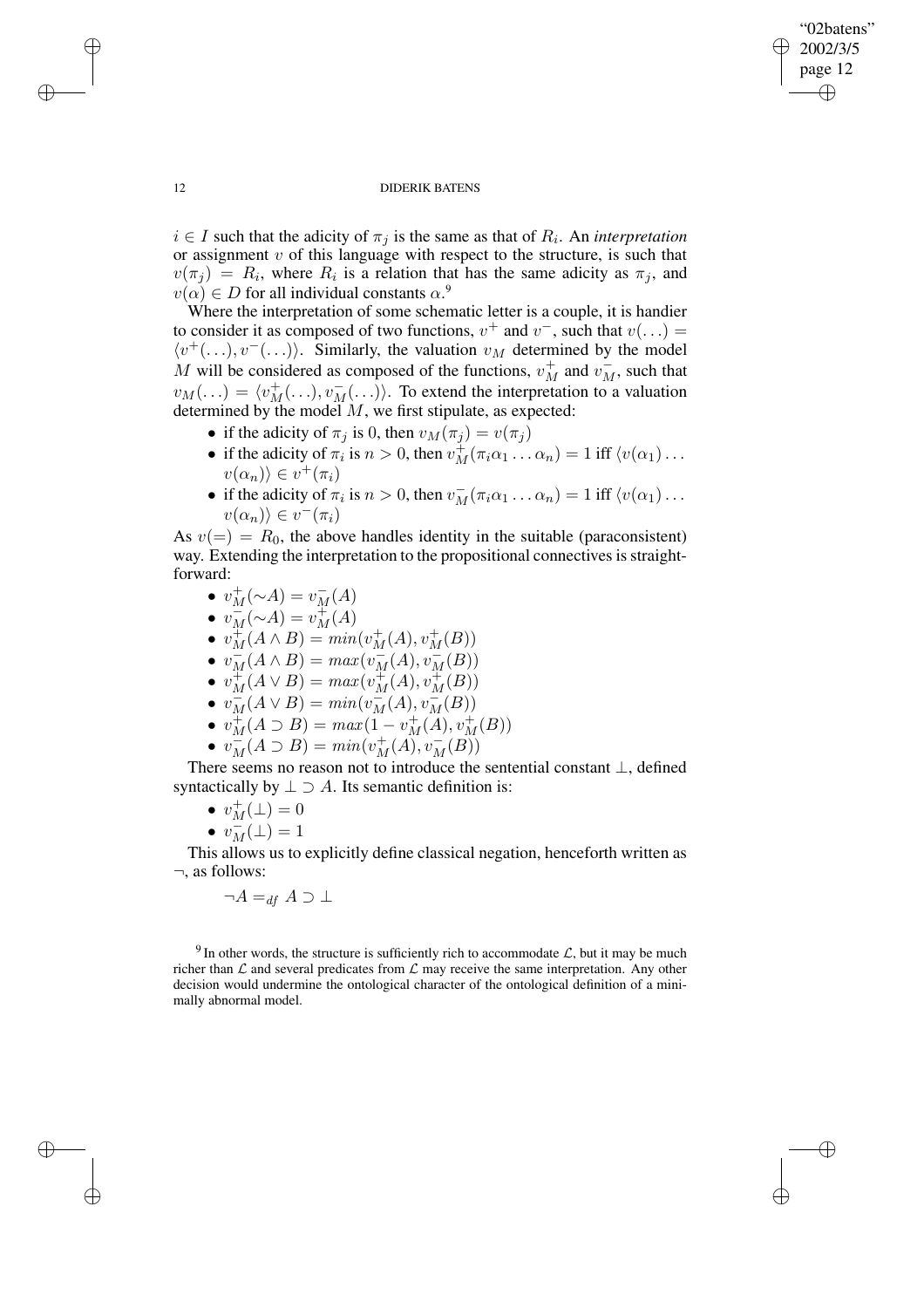We leave it for the reader to check that, on this definition, $10$ 

- $v_M^+(-A) = 1 v_M^+(A)$
- $v_M^{\text{max}}(\neg A) = v_M^+(A)$

✐

✐

✐

✐

Quantified formulas may be handled in terms of variant interpretations  $v_{M_o^a}$  as defined in Chapter 9 of [18]:

- $v_M^+((\forall \alpha)A) = min(v_{M_o^{\beta}}^+(A_\alpha\beta))$
- $v_M^{\pi}((\forall \alpha)A) = max(v_{M_o^{\beta}}^{\alpha}(\overline{A_{\alpha}\beta}))$
- $v_M^{\dagger}((\exists \alpha)A) = max(v_M^+$  $+_{M_o^\beta}(A_\alpha\beta))$
- $v_M^-((\exists \alpha)A) = min(v_M^-)$  $\frac{1}{M_o^\beta}(A_\alpha\beta))$

This completes the semantics of  $CLuNs$ . The semantics of  $LP$  is obtained by removing the clauses for material implication and defining it by

 $A \supset B =_{df} \sim A \vee B$ 

As a result, material implication is not detachable in  $LP$ , and  $\neg$  cannot be defined in it. $11$ 

The linguistic definition for the abnormal part of a model reads:

 $Ab(M)$ 

 $=_{df}$  {A |  $v_M(\exists (A \land \sim A)) = 1$ ; A is a primitive formula of  $\mathcal{L}$  }.

in which "formula" should be read as: open or closed formula.

The aim of the above construction obviously was to clearly spell out the ontological definition. For any relation  $R_i = \langle E, A \rangle$ ,  $i \in I$ , the inconsistent part of  $R_i$  is  $X_i = E \cap A$ . As we have to compare models, I write  $X_i^M$ to refer to the sets  $X_i$  as determined by the model M. In agreement with Section  $3<sup>12</sup>$ , the abnormal part of model M is defined in terms of properties of its structure as follows:

$$
Ab^o(M) =_{df} \{ \langle X_i^M, i \rangle \mid i \in I \}
$$

Two models  $M$  and  $M'$  will be said to be *of the same type* iff they share D and, for all  $i \in I$ , the adicity of  $R_i$  is the same in both models. Let  $Ab^o(M) < Ab^o(M')$  denote that, for some  $i \in I$ ,  $X_i^M \subset X_i^{M'}$ , whereas, for all  $i \in I$ ,  $X_i^M \subseteq X_i^{M'}$ . A model M of a set  $\Gamma$  will be said to be a *minimally abnormal* model of  $\Gamma$  iff no model  $M'$  of  $\Gamma$  is such that  $M'$  is of

<sup>10</sup> Remark that  $v_M(\neg A) = \langle 0, 1 \rangle$  if  $v_M(A) = \langle 1, 0 \rangle$  or  $v_M(A) = \langle 1, 1 \rangle$ , whereas  $v_M(\neg A) = \langle 1, 0 \rangle$  if  $v_M(A) = \langle 0, 1 \rangle$ .

<sup>11</sup> The above definition of  $\neg$  makes the latter identical to  $\sim$  in LP.

 $12$  In one respect, the following definition diverges from the one in Section 3 —see Subsection 6.5 for the justification of this.

"02batens" 2002/3/5 page 13

✐

✐

✐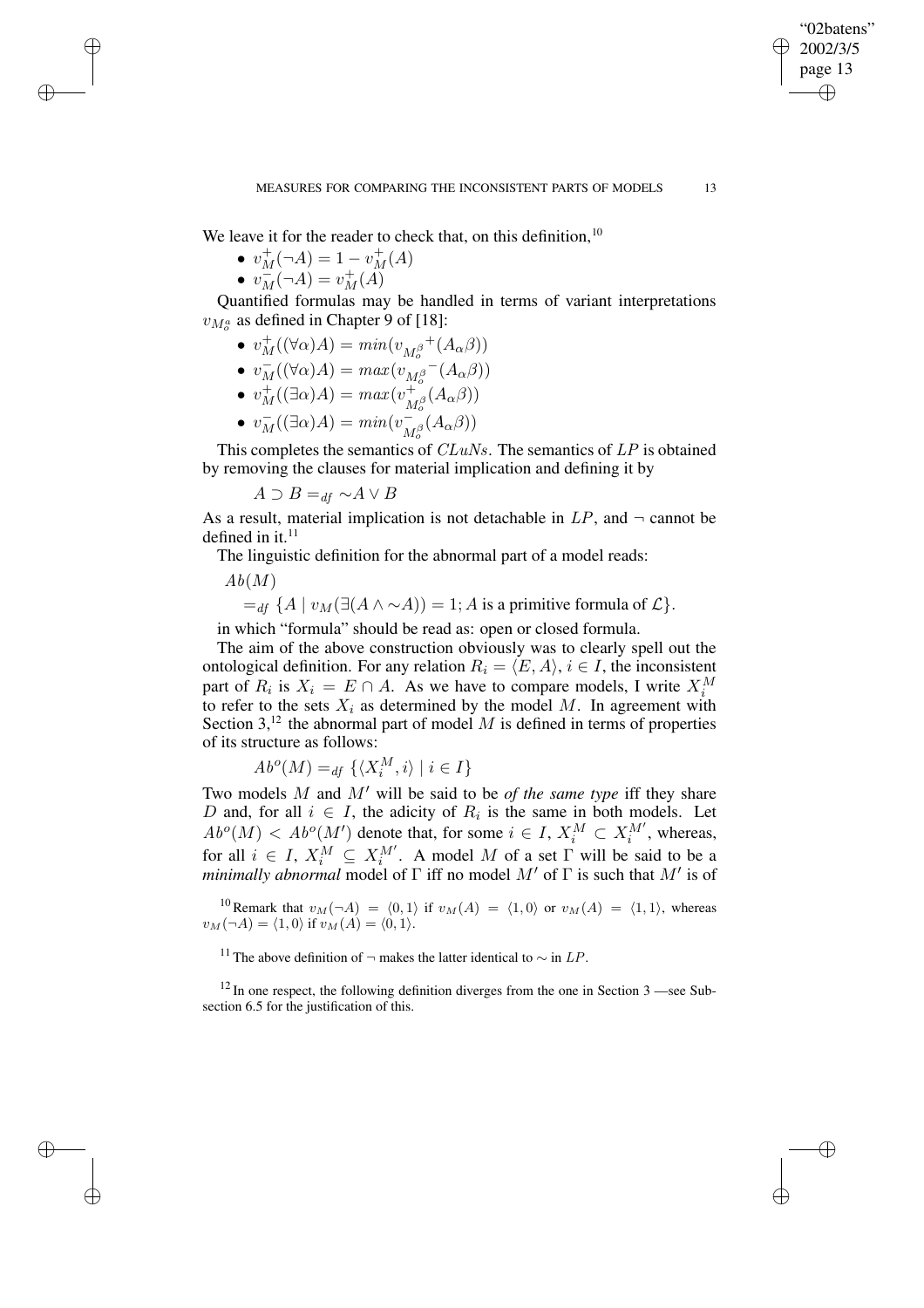✐

#### 14 DIDERIK BATENS

the same type as M, and  $Ab^o(M') < Ab^o(M)$ . As desired, this definition of "minimally abnormal model of Γ" refers to the structure only, not to the interpretation.<sup>13</sup> Remark that the Domain Restriction was replaced by (what I shall call) the *Same Type Restriction*.

Where  $v(P) = R_i$ , I shall often write  $X_P^M$  instead of  $X_i^M$ .

# 5. *Comparing the two Definitions*

Let us consider some examples that illustrate the difference between both definitions.

Example 5.1. Premise:  $Pa \wedge \neg Pa$ . The ontological approach selects the models in which  $X_P^M$  is a singleton. The linguistic approach selects the models that verify only inconsistencies, ∃(A ∧ ∼A), that are verified by *all* paraconsistent models of the premise —that is,  $Pa \wedge \neg Pa$  and all formulas of the form  $(\exists \alpha)(P\alpha \wedge \neg P\alpha)$ .

So, according to the linguistic definition

 $(Pb \wedge \sim Pb) \supset \perp$ 

and, equivalently,

 $\neg (Pb \land \sim Pb)$ 

are consequences of the premise.<sup>14</sup>

The ontological definition does not lead to the above consequences. As it selects models in which  $X_P^M$  is a singleton, it results in the consequence

 $(\forall x)((Px \land \sim Px) \supset x = a)$ 

The linguistic approach does not care whether  $X_P^M$  is a singleton, provided  $a$  is the only individual constant that is interpreted by a member of this set. Example 5.2. Premises:  $Pa \wedge \neg Pa$ ,  $Qa$ . On both approaches, these have the consequence

 $(Pb \wedge \neg Pb) \supset Qb$ 

However, the reasons for this are rather different. On the ontological approach,  $X_P^M$  is a singleton. Hence, if  $v(b) \in X_P^M$ , then  $v(a) = v(b)$ , and

 $13$  However, the weight to be attached to this statement depends on a presupposition about the structure of the world. As is show in the Appendix, the logic  $LP$  is not only characterized by the semantics listed above in the text, but also by a semantics compounded from consistent structures and ambiguous interpretations.

<sup>14</sup> Given the way in which material implication is defined in LP,  $(Pb \wedge \sim Pb) \supset \bot$  is an *LP*-theorem, viz. *LP*-equivalent to ∼( $P\overline{b} \wedge \sim P\overline{b}$ )  $\vee \perp$ , to ∼( $P\overline{b} \wedge \sim P\overline{b}$ ) and to ∼ $P\overline{b} \vee P\overline{b}$ .

✐

✐

✐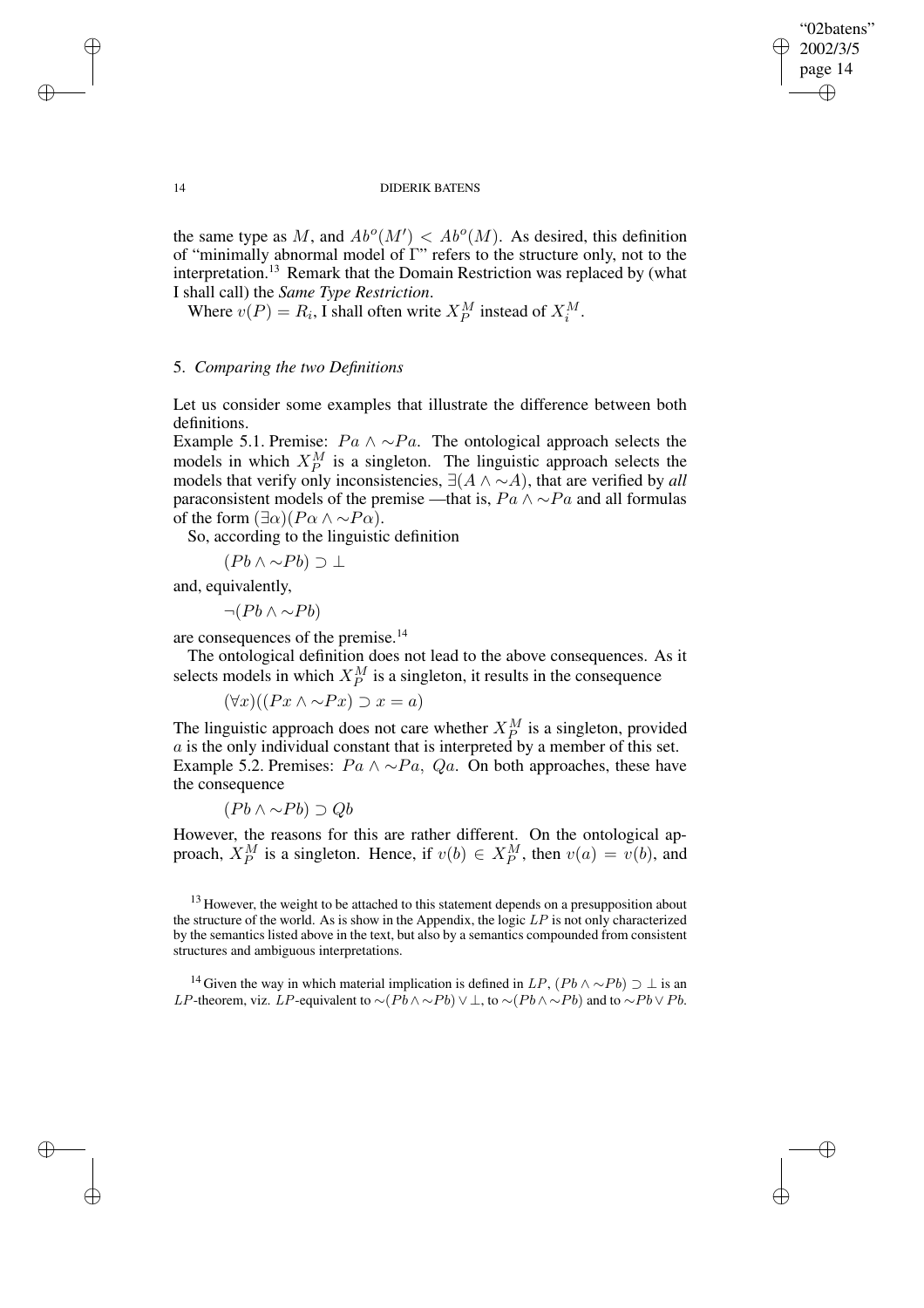"02batens" 2002/3/5 page 15

✐

✐

✐

✐

hence Qb. On the linguistic approach, all minimally abnormal models of the premises verify  $\neg (Pb \land \sim Pb)$ , and hence  $(Pb \land \sim Pb) \supset Qb$ .<sup>15</sup>

Example 5.3. Premises:  $Pa \wedge \neg Pa$ ,  $Pb \wedge \neg Pb$ . These have models in which  $\alpha$  and  $\delta$  denote the same element of  $D$ , say a, and models in which they denote different elements, say a and b. On the ontological definition, all minimally abnormal models of the premises are amongst the former, and no model of the second sort is minimally abnormal. Hence, on the ontological definition,

 $a = b$ 

 $\rightarrow$ 

 $\rightarrow$ 

✐

✐

is a consequence of the premises. On the linguistic definition, the minimally abnormal models have  $\{Pa, Pb\}$  as their abnormal part, irrespective of the interpretation of a and b. So,  $a = b$  is *not* a consequence of the premises (but, for example  $\neg (Pc \land \neg Pc)$  is).

Example 5.4. Premises:  $Pa \wedge \neg Pa$ ,  $Pb \wedge \neg Pb$ ,  $\neg a = b$ . On the ontological definition, there are minimally inconsistent models of the premises in which  $v(a)$  and  $v(b)$  are different, and others in which they are identical, and hence  $\langle v(a), v(b)\rangle \in X_{\equiv}$ . In the former models,  $X_P$  contains two elements, in the latter, both  $X_P$  and  $X_{\pm}$  contain one element. On the linguistic definition, the models of the second kind are *not* minimally inconsistent. Indeed, they have at least  $\{Pa, Pb, a = b\}$  as their abnormal part, whereas the minimal inconsistent models of the first kind have  $\{Pa, Pb\}$  as their abnormal part. Example 5.5. Premises:  $Pa \wedge \neg Pa$ ,  $Pb \wedge \neg Pb$ ,  $\neg a = b$ ,  $a = b \vee Qc$ . The

difference that surfaced in the previous example shows more clearly here. Only on the linguistic definition, Qc is a consequence of the premises.

Example 5.6. Premises:  $Pa \wedge \neg Pa$ ,  $Pb \wedge \neg Pb$ ,  $Ra$ ,  $\neg Rb$ . From these premises,

 $a = b$ 

is not derivable on either definition. Even on the ontological definition, there are minimally abnormal models that identify  $v(a)$  and  $v(b)$  —in these,  $X_P$ and  $X_R$  are singletons— and others that don't —in these,  $X_P$  contains two elements of the domain whereas  $X_R$  is empty.

The differences remain if, in the above examples, the premises are added in conjunction and existential generalization is applied for all constants. Let us apply this to Example 5.5.

<sup>15</sup> The example is not very illustrative for LP because  $(Pb \wedge \sim Pb) \supset Qb$  is an LPtheorem.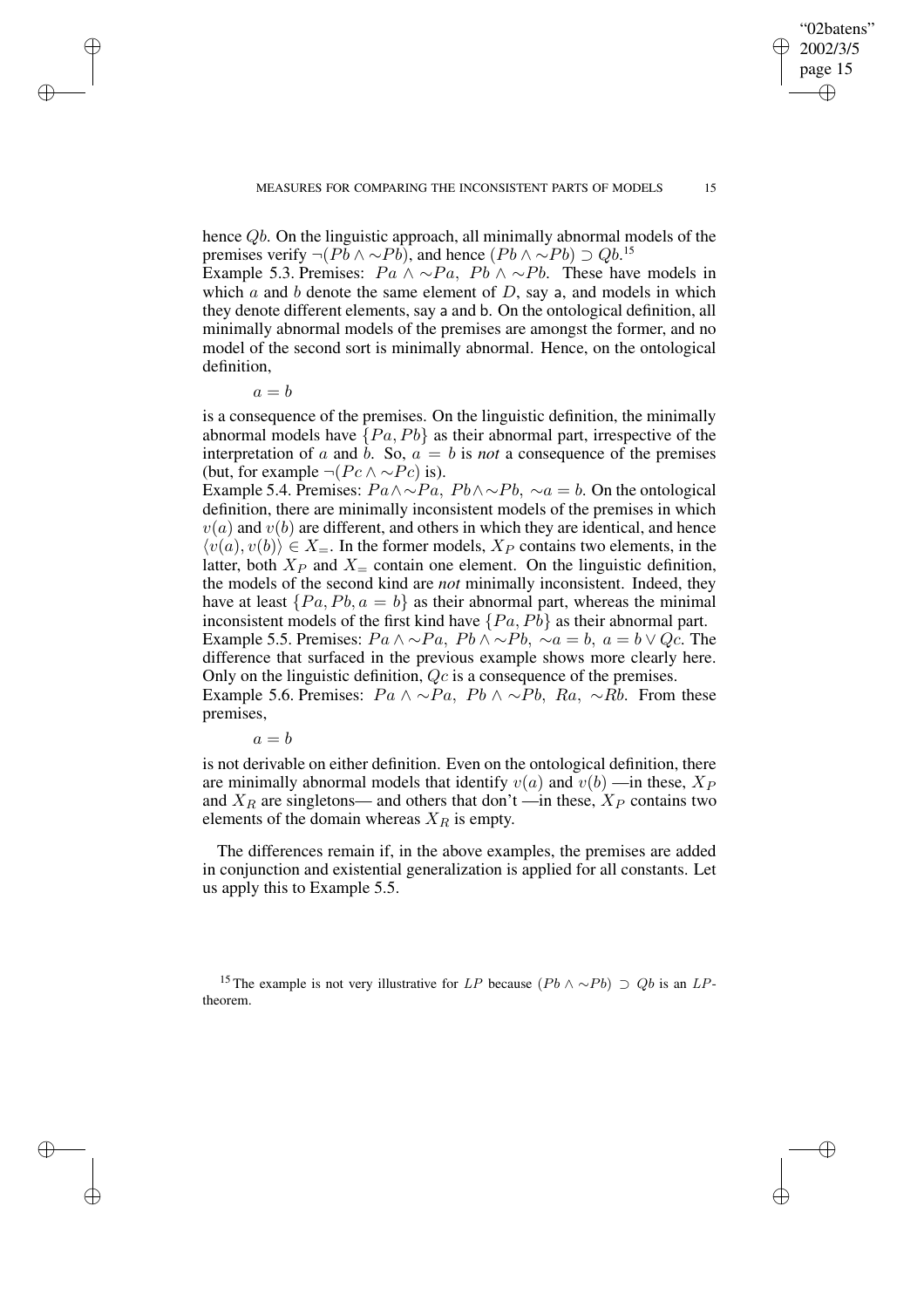✐

### 16 DIDERIK BATENS

Example 5.7. Premise:  $(\exists x)(\exists y)(\exists z)((Px \land \sim Px) \land (Py \land \sim Py) \land \sim x = y$  $\wedge$ ( $x = y \vee Qz$ ). By precisely the same reasoning as in the previous example,  $(\exists x)Qx$  is derivable on the linguistic definition but not on the ontological one.

## 6. *Problems with the Original Ontological Definition*

Up to now, no objections were raised against the linguistic definition, whereas there are some serious problems with the above ontological definition. As there are nevertheless very good reasons to search for a sound ontological definition, I list the problems as systematically as possible. This will facilitate the discussion of attempted emendations of the definition.

## 6.1. *Failure of the Classical Recapture*

The least one might expect from a logic that pretends to interpret a set of premises as consistently as possible, is that it interprets consistent premises as consistent. For all logics considered in this paper, this is fulfilled iff the adaptive consequences of a consistent set of premises are its CL-consequences. In [3], it is proved that this obtains for (what is now called) the propositional fragment of  $ACLuN1$ . In [5], the proof is extended to the inconsistency-adaptive logics,  $ACLuN1$  and  $ACLuN2$ , defined from the lower limit logic  $CLuN$ . In a forthcoming paper, the same is proved for two inconsistency-adaptive logics defined from the lower limit logic CLuNs, and for two inconsistency-adaptive logics defined from the lower limit logic LP. In [25], the same is stated (without proof) for  $LP^m$ , viz. as FACT 3. However, this statement is mistaken, as I now show.

Example 6.1. Premise:  $(\exists x)(\exists y) \sim x = y$ . This consistent premise has models with a singleton domain, say  $\{a\}$ . Where M is such a model, M is necessarily inconsistent in that  $\langle a, a \rangle \in X_0^M$ . Moreover, if  $X_0^M = {\langle a, a \rangle}$ and  $X_i^M = \emptyset$  whenever  $i \neq 0$ , then M is minimally inconsistent in view of the Same Type requirement (the premise has no consistent models of the same type). So, the definition fails to select the CL-models of the premise. Such examples are easily multiplied as appears from the next one. Example 6.2. Let  $\Gamma$  contain all formulas (where  $n \in \{2, 3, \ldots\}$ )

$$
(\forall x)(Px \land \sim Px) \lor (\exists x_1)(\exists x_2) \dots (\exists x_n)(\sim x_1 = x_2 \land \dots \land \sim x_1 = x_n
$$
  

$$
\land \sim x_2 = x_3 \land \dots \land \sim x_2 = x_n \land \dots \land \sim x_{n-1} = x_n)
$$

 $Γ$  is a consistent set of premises. Nevertheless,  $Γ$  has infinitely many finite models all of which are minimally abnormal and verify  $(\forall x)(Px \land \sim Px)$ .

 $\rightarrow$ 

 $\rightarrow$ 

✐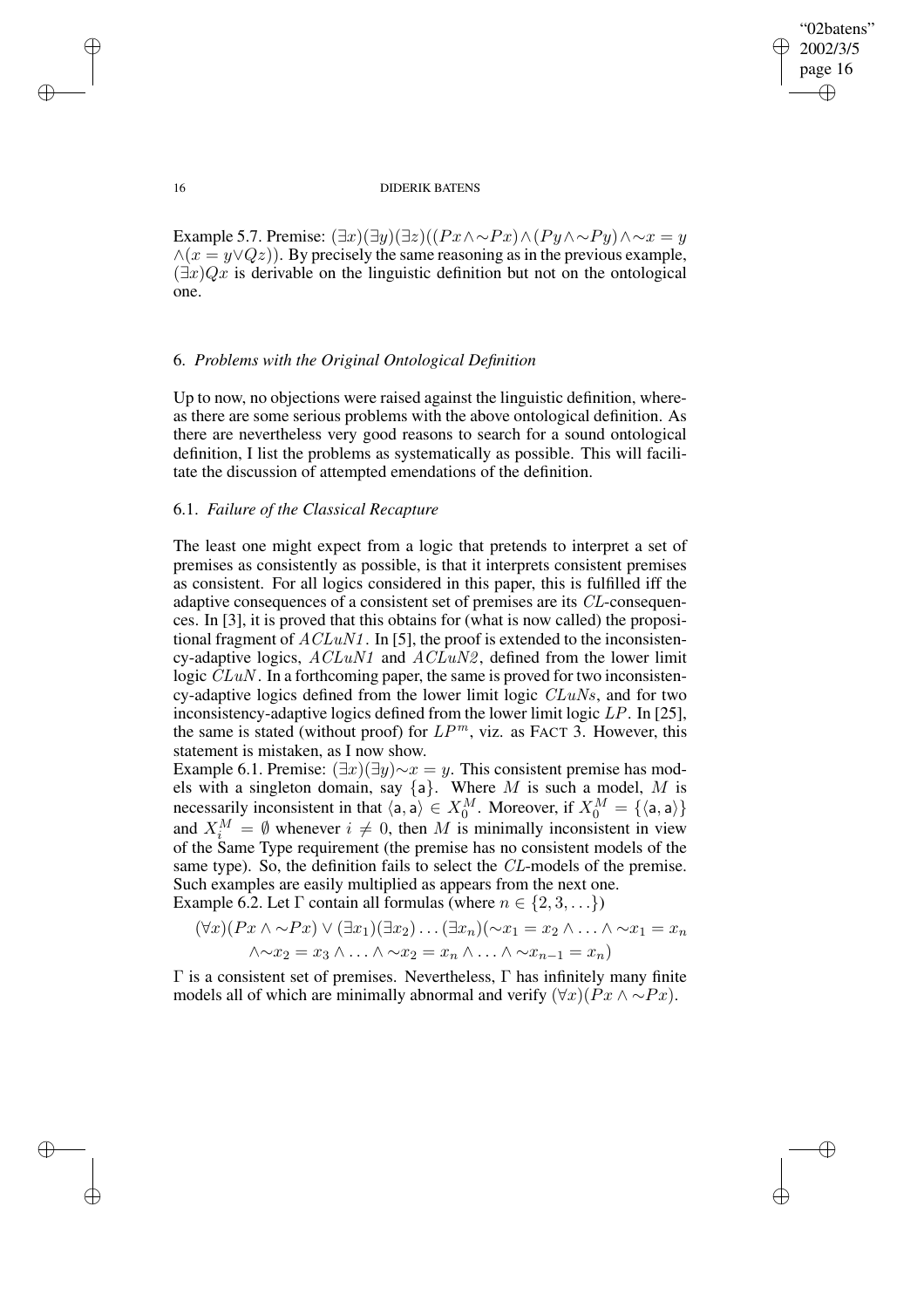Example 6.3. Premise:  $(\exists x)(\forall y)x = y \lor (\exists x)(Px \land \sim Px)$ . All its *CL*models have a singleton domain. The premise has LP-models with larger domains, and *all* of these are inconsistent. According to the ontological definition, there are minimally abnormal models of the premise among the latter, viz. all those in which  $X_P$  is a singleton. So, in view of the Same Type Restriction, some  $LP^m$ -models of the wff are not  $CL$ -models. This example illustrates that Priest's definition sometimes fails to eliminate inconsistent models that have a larger domain than the consistent models of the premises. Example 6.4. Premises:  $(\exists x)Px$ ,  $(\exists x)\sim Px$ .<sup>16</sup> All singleton models of the premises are inconsistent (in that the only object both has and has not property  $P$ ) and some of them are minimally abnormal (viz. those in which this is the only inconsistency). Hence, even in the absence of identity,  $LP^m$  does not select the right models for consistent premises.

The failure of the Classical Recapture obviously results from the Same Type Restriction (the Domain Restriction), and there is no doubt that it has to go. Incidentally, the Same Type Restriction has other unwanted consequences as well. One of them is that the premises  $(\forall x)(x = a \lor x = b \lor x = b)$ c),  $Pa \wedge \sim Pa$ ,  $Pb \wedge \sim Pb$ ,  $a = b \vee (\forall x)(Qx \wedge \sim Qx)$  fail to lead to the sound conclusion  $a = b$ . Indeed, some models of the premises have a three element domain, and the least inconsistent ones among these falsify  $a = b$ .

Although I have now shown that the original ontological definition is inadequate, it is worth pointing out some further independent difficulties. These will be helpful for finding a better ontological definition, if there is one.

## 6.2. *Failure of Strong Reassurance*

 $\rightarrow$ 

 $\rightarrow$ 

✐

✐

Strong Reassurance holds for an adaptive logic  $AL$  iff, for all sets of formulas Γ, if a LLL-model M of Γ is not an AL-model of Γ, then some ALmodel M' of  $\Gamma$  is such that  $Ab^o(M') < Ab^o(M) - Ab(M') \subset Ab(M)$ for the linguistic definition.<sup>17</sup> Strong Reassurance is intuitive appealing: if a  $LLL$ -model M of  $\Gamma$  is 'defeated', then it should be defeated by a model of  $Γ$  that is itself non-defeated (that is minimally abnormal).<sup>18</sup>

<sup>16</sup> Graham Priest produced this nice example (personal correspondence) after I send him the previous ones.

<sup>17</sup> See the next to last paragraph of Section 4 for the definition of " $\lt$ ".

<sup>18</sup> Strong Reassurance is obviously closely related to the Smoothness Condition as defined, for example, in Definition 3.12 of [21].

"02batens" 2002/3/5 page 17

✐

✐

✐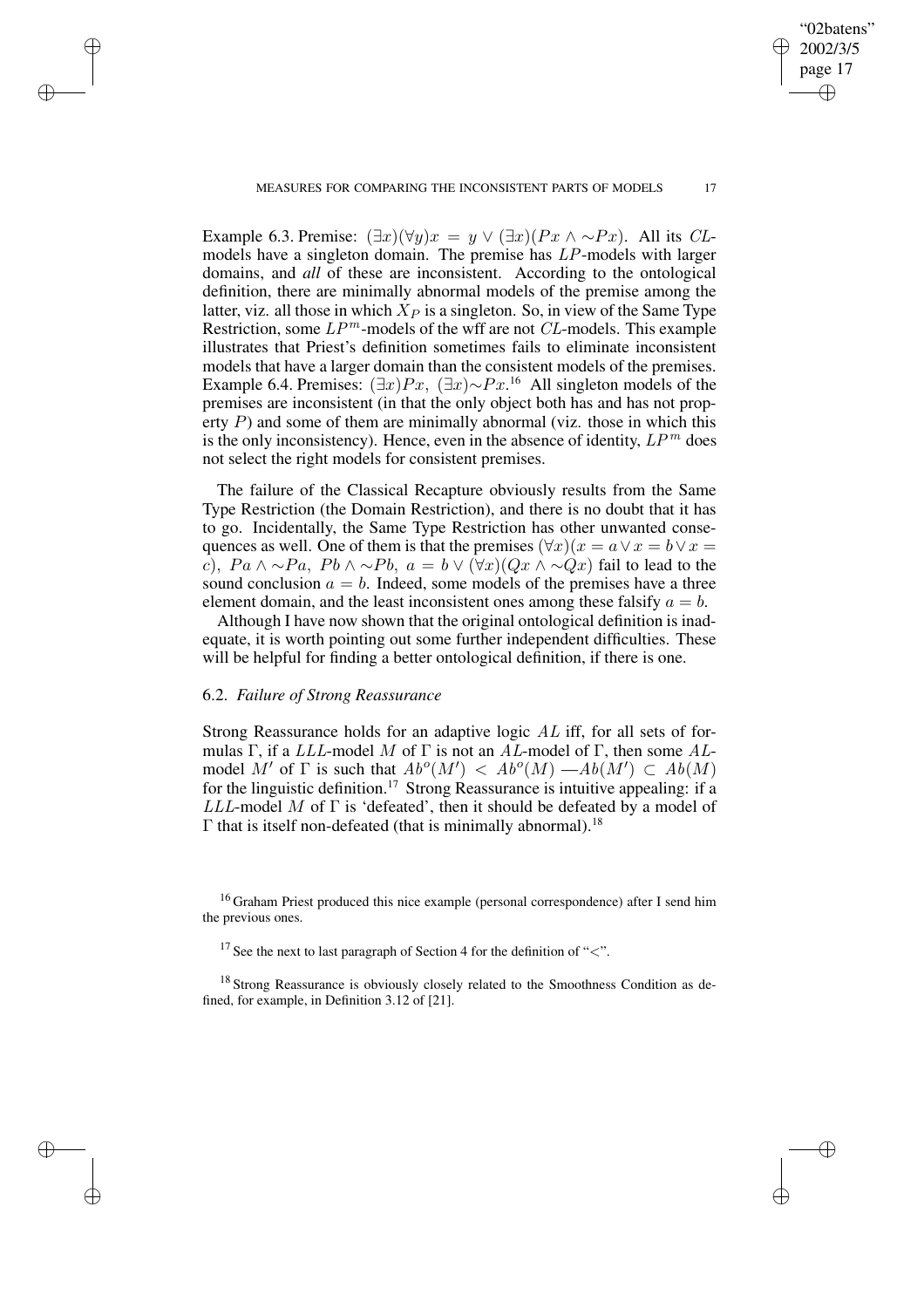✐

### 18 DIDERIK BATENS

If Strong Reassurance fails, some non-selected models are not selected because they belong to an infinite sequence(s) no member of which is minimally abnormal. In other words, every model in the sequence is defeated by a less abnormal one, but no model of the sequence is minimally abnormal.

It is shown in [7] that the linguistic measure warrants Strong Reassurance, but that Strong Reassurance fails for Priest's  $LP^m$ . The example in that paper is the following.

Example 6.5. Let  $\Gamma$  contain the formulas (where  $n \in \{2, 3, \ldots\}$ )

$$
(\exists x_1)(\exists x_2)\dots(\exists x_n)((Px_1 \land \sim Px_1) \land \dots \land (Px_n \land \sim Px_n) \land \sim x_1 = x_2
$$
  

$$
\land \dots \land \sim x_1 = x_n \land \sim x_2 = x_3 \land \dots \land \sim x_2 = x_n \land \dots \land \sim x_{n-1} = x_n)
$$

Γ has very simple minimally abnormal models; for example the one in which  $D = \{a, b\} = v^+(P), v^-(P) = a$ , and  $\langle a, a \rangle \in v^-(=)$ . However, as was proved in [7], for some (actually, infinitely many)  $LP$ -models M of this Γ, no  $LP^m$ -model M' of  $\Gamma$  is such that  $Ab^o(M') < Ab^o(M)$ , and hence *Strong Reassurance fails for* LP <sup>m</sup>.

This example illustrates the price to pay for the absence of Strong Reassurance. Γ has two kinds of LP-models: those in which  $(\exists x) \sim x = x$  is true and those in which it is false. All models of the *second* kind have an infinite domain, at least a denumerable subset of the domain consists of elements that both have and have not property P. *No* model of the second kind is minimally abnormal. Some models of the *first* kind are minimally abnormal, viz. those in which exactly one object is different from itself and both has and has not property P. So, the transition from  $LP$  to  $LP^m$  simply wipes out *all* models of the second kind.

This example moreover shows that the  $LP^m$ -consequence relation is counterintuitive: both

$$
(\exists x)(x = x \land \sim x = x)
$$

and

 $\rightarrow$ 

✐

$$
(\exists x)(\forall y)(\sim(Py \land \sim Py) \lor y = x)
$$

are  $LP^m$ -consequences of Γ. Γ states that infinitely many different objects both have and have not property  $P^{19}$ . According to  $LP^m$ , it follows from this that some object is different from itself and that precisely one object both has and has not property  $P^{20}$ .

 $19 \Gamma$  states so on its 'normal' reading. It also states so on Priest's reading, even in view of the models.

<sup>20</sup> The conclusion should be qualified: the second formula is a theorem of  $LP$ .

 $\rightarrow$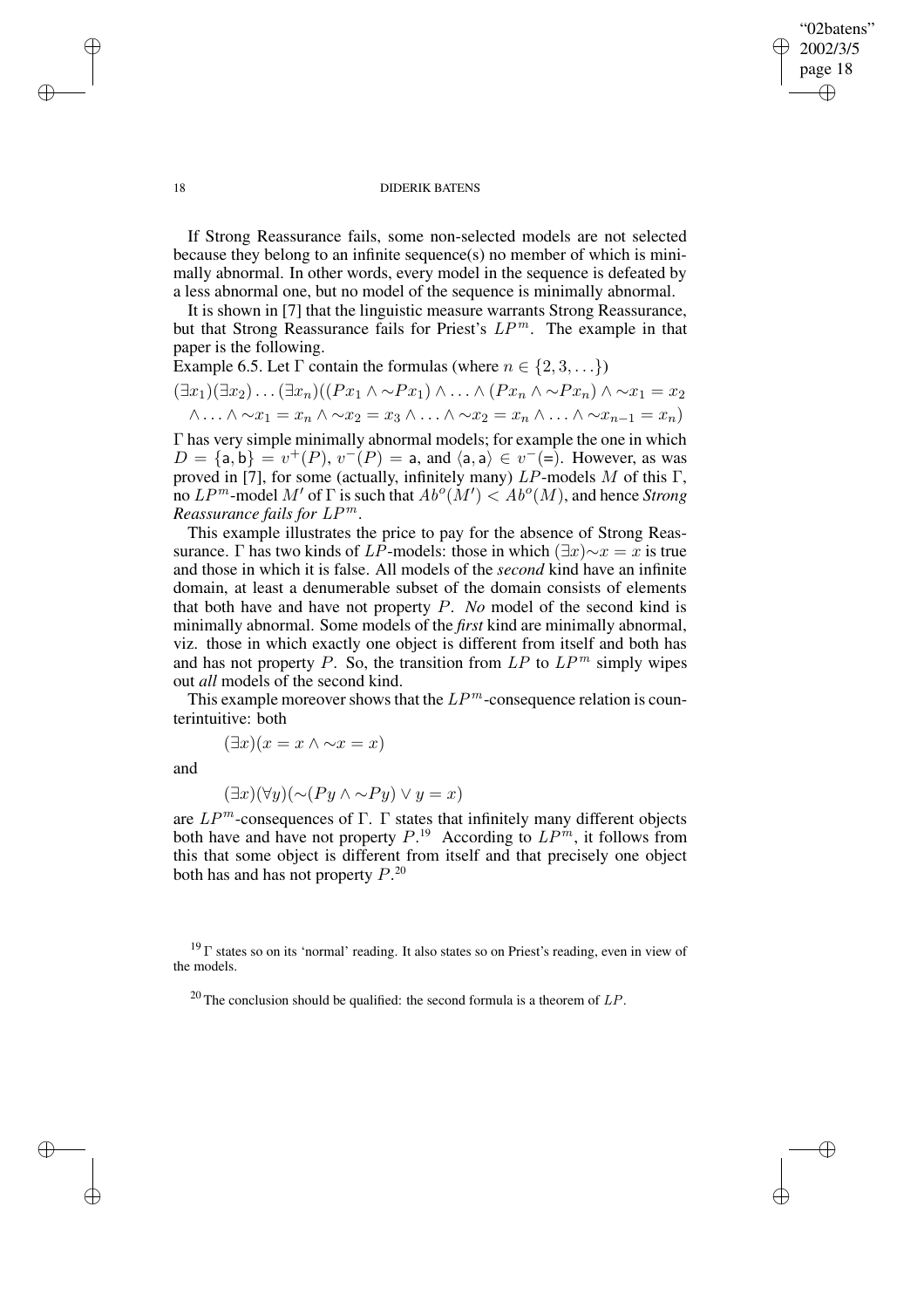"02batens" 2002/3/5 page 19

✐

✐

✐

✐

# 6.3. *Not Constant with Respect to Isomorphic Models*

On the ontological definition,  $Ab^o(M)$  is not constant with respect to isomorphic models, and hence some models are defeated by isomorphic models. In this sense, the original ontological definition of "inconsistent part of a model" is incoherent. The following is shown in [7]. Let  $M$  be a  $LP$ model of the premise from Example 6.5 in which  $X_P^M$  as well as  $D - X_P^M$ are infinite. By simply moving objects from one set to the other, one obtains isomorphic models that are more inconsistent than  $M$ , less inconsistent than  $M$ , or incommensurable with  $M$ .

## 6.4. *Failure of Reassurance*

 $\rightarrow$ 

 $\rightarrow$ 

✐

✐

*Reassurance* obtains for an adaptive logic AL iff any set Γ that has LLLmodels also has  $AL$ -models —see [25]. The import of Reassurance is enormous. Where it is absent, the adaptive move involves the transition from a non-trivial LLL-consequence set to a trivial AL-consequence set, which would render the move inappropriate (if not nonsensical).

Reassurance is proven for  $L\tilde{P}^m$  in [25]. However, it is not difficult to see that it fails for  $C\overline{L}uNs$ , and would fail for  $LP$  if this system would contain a boolean negation. Here is an example:

Example 6.6. Let  $\Gamma$  contain the formulas (where  $n \in \{2, 3, \ldots\}$ ),

$$
(\exists x_1)(\exists x_2)\dots(\exists x_n)((Px_1 \land \sim Px_1) \land \dots \land (Px_n \land \sim Px_n) \land \neg x_1 = x_2
$$
  

$$
\land \dots \land \neg x_1 = x_n \land \neg x_2 = x_3 \land \dots \land \neg x_2 = x_n \land \dots \land \neg x_{n-1} = x_n)
$$

This set has plenty of  $LP$ -models (supposing that  $LP$  is extended with "¬"), but has no models in which  $X_P$  is finite, and hence has *no* minimally inconsistent models. The same result is obviously obtained by adding  $\neg(\exists x)\neg x =$  $x$  to the premises of Example 6.5.

The conclusion is that  $LP^m$  is saved from drowning by lack of water. I do not mean the absence of classical negation (which Priest seems to consider as nonsensical). I mean that  $LP^m$  is only defined with respect to a fragment of Priest's 'true logic' —he believes that there is such an animal. Priest recognizes the need for a detachable (but not truth-functional) implication as well as for bottom —see for example [26]. So, Example 6 is all right for him if expressions of the form  $\neg x_i = x_j$  are replaced by  $x_i = x_j \rightarrow \bot$ , in which the implication is detachable.<sup>21</sup> Even with this replacement, the premises have only models that *either* have an infinite domain *or* are trivial. As none

<sup>21</sup> Boolean negation,  $\neg A$ , cannot be defined by  $A \to \bot$ , for example because  $A \vee (A \to \bot)$  $\perp$ ) is not a theorem if the implication is relevant or modal. However,  $A, A \rightarrow \perp \models \perp$ obviously holds.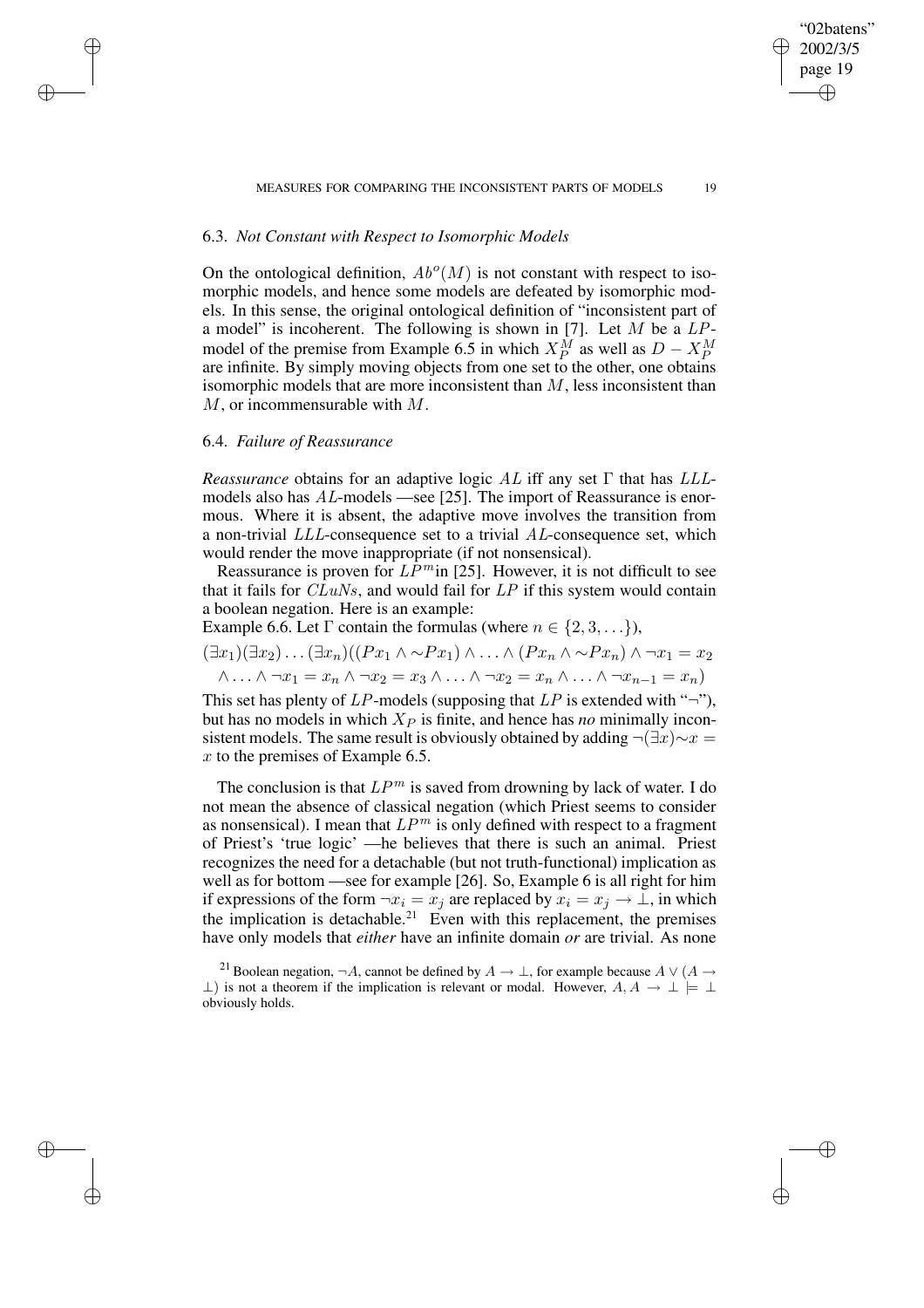"02batens" 2002/3/5 page 20

✐

✐

✐

✐

of the former is minimally abnormal, all minimally abnormal models of the premises are trivial.<sup>22</sup> So Reassurance fails if the ontological definition is extended to Priest's full logic: the above set (with the replacement) has nontrivial LP-models but no non-trivial  $LP^m$ -models.<sup>23</sup> Moreover, the example shows that Reassurance even fails if the Same Type Restriction is dropped.

### 6.5. *Failure to Identify Inconsistent Predicates*

In Section 4, I did *not* exclude that two different predicates of a first order language  $\mathcal L$  have the same interpretation in a structure that is appropriate for  $\mathcal L$  (and I justified the choice in a footnote). Priest's original ontological definition in [25] follows a different path. Phrased in terms of the semantics in Section 4, he requires that different predicates are mapped on different relations. So, each of the following sound inferences fails for the original definition.

Example 6.7. Premises:  $Pa \wedge \neg Pa$ ,  $Qa \wedge \neg Qa$ . On the ontological definition, the only minimally abnormal models of these premises verify  $v(P)$  =  $v(Q)$ , whence

$$
(\forall x)(Px \equiv Qx)
$$

is a consequence of the premises. As this reduces to a rather weak claim in  $LP^m$ , due to the lack of a detachable implication, let me present a stronger example.

Example 6.8. Premises:  $Pa \wedge \neg Pa$ ,  $Qb \wedge \neg Qb$ ,  $Ra$ . On the ontological definition, the only minimally abnormal models of these premises still verify  $v(P) = v(Q)$ , whence

 $a = b$ 

and hence

Rb

are consequences of the premises.

Such inferences may seem paradoxical. However, as soon as one grasps the idea behind the inconsistent models, their paradoxical flavour disappears. Just as the inconsistency of the structure is minimized by identifying  $v(a)$ and  $v(b)$  in Example 5.3, the inconsistency of the structure is minimized by identifying the interpretations of inconsistent predicates. It would be severely incoherent to allow for the one and not allow for the other. If the

<sup>22</sup> Priest stresses that his semantics comprises the trivial model.

<sup>23</sup> Incidentally, the Collapsing Lemma cannot be proved in the presence of a detachable implication and of bottom.

 $\rightarrow$ 

 $\rightarrow$ 

✐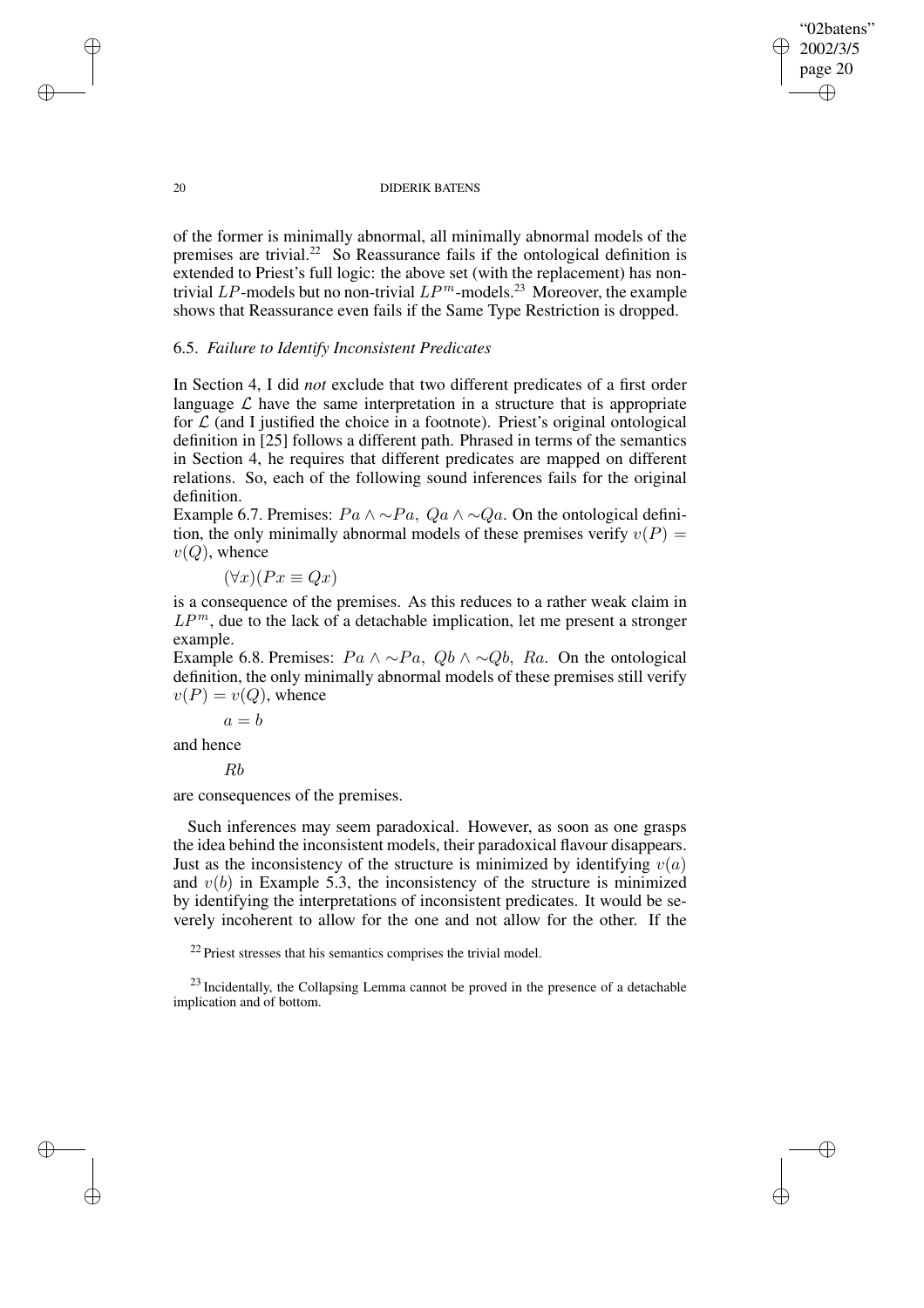degree of inconsistency of a structure is independent of the names mapped to *objects* of the structure, then there can be no reason to make it dependent on the names mapped to the *relations* of the structure.

 $\rightarrow$ 

 $\rightarrow$ 

✐

✐

As this point is rather central in the sequel, let me briefly expand on it. Nothing prevents that the same element of the domain is named by different names. Similarly, nothing prevents that the same relation on the domain is named by different names. If two individual constants,  $a$  and  $b$ , name the same element of the domain, we have a standard logical operator to express this: identity. We have no standard logical operator to express that two predicates, P and Q, name the same relation. Of course, we can write (supposing that the adicity of the predicates is 1)  $(\forall x)(Px \equiv Qx) \land (\forall x)(\sim Px \equiv$  $\sim Qx$ ). This warrants that  $v(P) = v(Q)$ , which means that P and Q are interpreted by the *same* relation.<sup>24</sup>

Let us return for a moment to Examples 5.3 and 5.6. In the latter example, some minimally abnormal models did not identify  $v(a)$  and  $v(b)$  because of the supplementary information provided about a and b, viz. Ra and  $~\sim$ Rb. It is obviously be possible to obtain the same effect in Examples 6.7 and 6.8 by providing supplementary information on  $P$  and  $Q$  (or on  $a$  and  $b$  in Example 6.8). In both examples, there are minimally abnormal models (on the ontological definition) in which  $v(P)$  is different from  $v(Q)$  if one adds to the premises, for example,  $Pc \wedge \neg Pc$  and  $\neg (Qc \wedge \neg Qc)$ . Alternatively, one may add Pc, Qd, and  $∼a = c$  in Example 6.7, and Sac and  $∼Sbc$  in Example  $6.8^{25}$ 

### 6.6. *Failure to Identify Inconsistent Sentential Letters*

The weakness mentioned in Section 6.5 obviously extends to sentential letters. Indeed, there are at most three relations of adicity 0 in the structure, viz.  $\langle 1, 0 \rangle$ ,  $\langle 0, 1 \rangle$  and  $\langle 1, 1 \rangle$ . Hence, the inconsistent part of a model should

<sup>25</sup> The matter requires some attention. Adding  $Pc$  and  $\sim$ Qc in Example 6.7 would simply result in  $v(c) = v(a)$ ; adding Ra and ∼Rb in Example 6.8, would simply result in  $v(R)$  =  $v(P) = v(Q).$ 

"02batens" 2002/3/5 page 21

✐

✐

✐

 $24$  The argument presupposes the standard extensional view. However, precisely this view underlies Priest's original semantics as well as the semantics from Section 4. Nearly everyone agrees today that  $P$  and  $Q$  may have a different meaning even if their extensions are identical. But  $a$  and  $b$  may just as well have a different meaning, even if they denote the same element of the domain. Typically, both sorts of non-extensional differences may be explicated by a worlds semantics, in which extensional identity is represented by identity at world  $w_0$  (the real world), and intensional identity by identity at all worlds.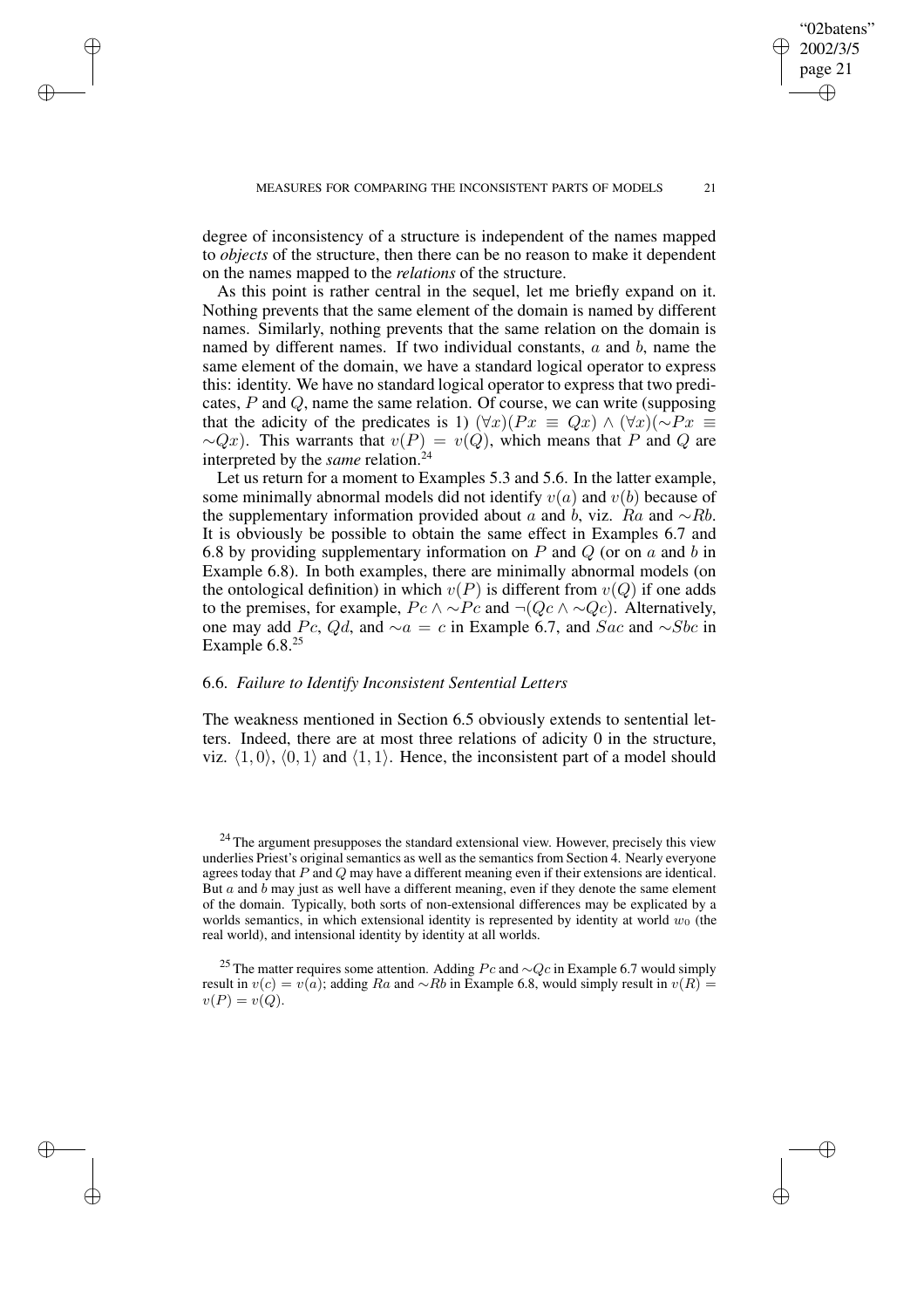"02batens" 2002/3/5 page 22 ✐ ✐

✐

✐

### 22 DIDERIK BATENS

only depend on the question whether the relation  $\langle 1, 1 \rangle$  occurs in it, not on the *number* of sentential letters that are mapped on that relation.<sup>26</sup>

### 7. *Some New Proposals for an Ontological Definition*

We have seen that, on the ontological definitions discussed so far, two isomorphic models may have different inconsistent parts. A proposal that came up during the electronic discussion with Graham Priest was to stipulate that a model cannot be 'defeated' by an isomorphic model. The ontological definition of the abnormal part of a model remains as in Section 4, and so does  $Ab^o(M) < Ab^o(M')$ . The change comes here: a model M of a set  $\Gamma$  is a *minimally abnormal* model of  $\Gamma$  iff no model  $M'$  of  $\Gamma$  is such that (i)  $M'$  is of the same type as M, (ii)  $M'$  is *not isomorphic* to M, and (iii)  $Ab^o(M') < Ab^o(M)$ . Let us call the restriction in (ii) the *NI-Restriction* (non-isomorphic).

Alas, this does not work. Suppose that  $M$  and  $M'$  are models of the same set of premises, and that, for both M and  $M'$ ,  $D = \{a, b_1, c_1, b_2, c_2, \ldots\}$ ,  $v^+(P) = \{a, b_1, b_2, \ldots\}$ , and  $v^-(P) = \{a, b_1, c_1, b_2, c_2, \ldots\}$ , and that  $X_i = \emptyset$  whenever  $R_i \neq v(P)$ . Let M differ from M' in that  $v^+(Q) = \{a\}$ and  $v^-(Q) = \emptyset$  in M, whereas  $v^+(Q) = \emptyset$  and  $v^-(Q) = \{a\}$  in M'. Let  $\Sigma$  be the set of models that are obtained from M by moving finitely many  $c_i$ from  $v^-(P)$  to  $v^+(P)$ . Similarly, let  $\Sigma'$  be the set of models that are obtained from  $M'$  by moving finitely many  $c_i$  from  $v^-(P)$  to  $v^+(P)$ . All members of  $\Sigma$  are isomorphic, and so are all members of  $\Sigma'$ . It is easily seen that (i) for any  $M'' \in \Sigma$ , some  $M''' \in \Sigma'$  is such that  $Ab^o(M''') < Ab^o(M'')$ , and (ii) for any  $M''' \in \Sigma'$ , some  $M'' \in \Sigma$  is such that  $Ab^o(M'') < Ab^o(M''')$ . It follows that the NI-Restriction fails to warrant Strong Reassurance.

In [7], I presented a crude but effective means to warrant Strong Reassurance. Instead of identifying the adaptive models of a set of premises (in the case of the minimal abnormality strategy) with the minimally abnormal models of the premises, one defines them as follows:

# AD A LLL-model M of Γ is an AL-model of Γ iff there is no *minimally abnormal LLL*-model  $M'$  of  $\Gamma$  such that  $Ab^o(M') < Ab^o(M)$ .

This definition warrants Strong Reassurance by brute force: a model is selected unless some minimally inconsistent model 'defeats' it. Let us call the italicized restriction the *AD-Restriction*. It warrants that all models of an infinitely descending sequence are adaptive models.

<sup>26</sup> When writing [25], Graham Priest apparently did not recognize the linguistic character of my solution for the propositional case —he refers to [2]— and generalized it to a halfway house between the linguistic and the ontological approach.

✐

✐

✐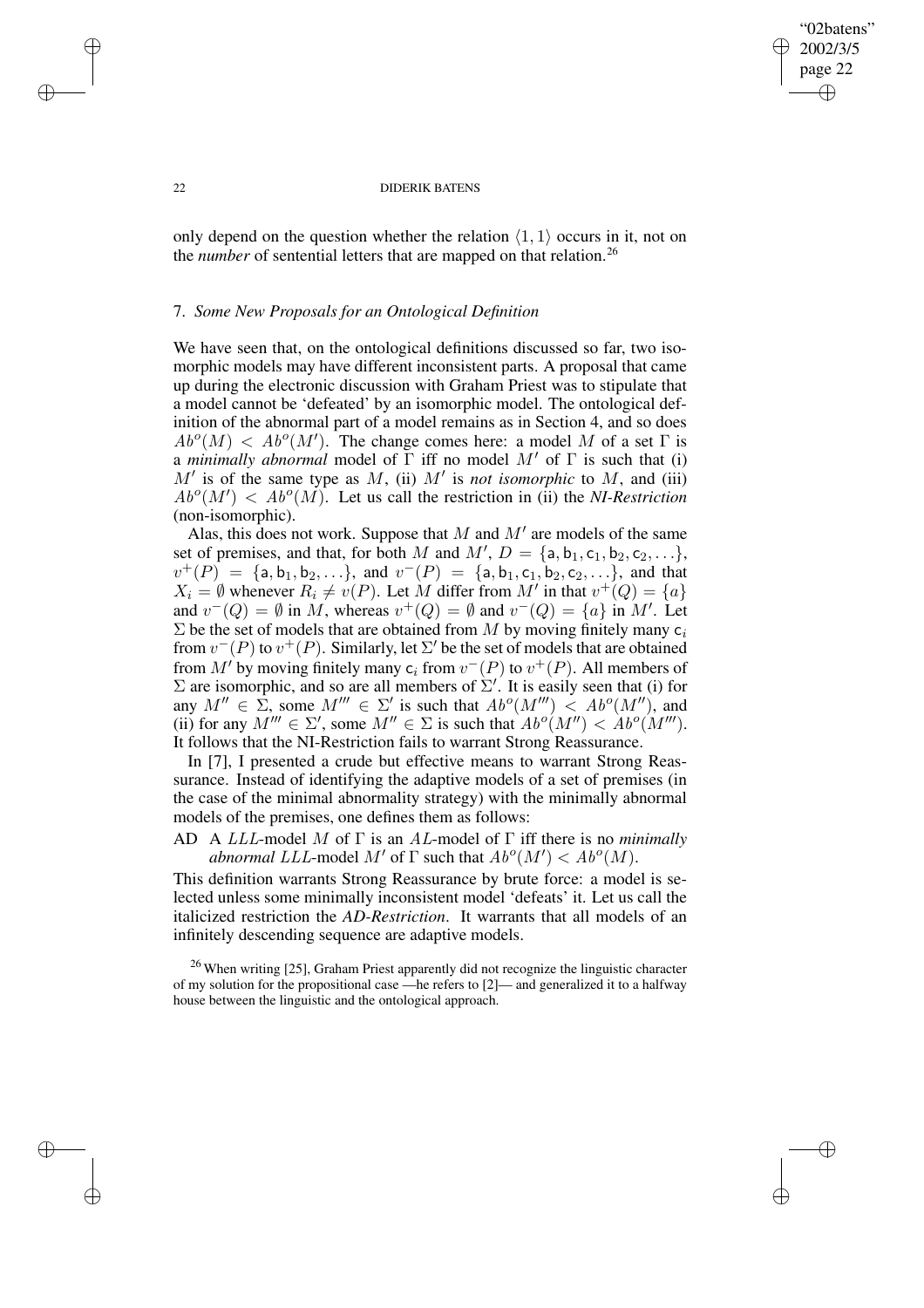MEASURES FOR COMPARING THE INCONSISTENT PARTS OF MODELS 23

"02batens" 2002/3/5 page 23

✐

✐

✐

✐

The AD-Restriction solves the problem from Subsections 6.3 and 6.2, and hence also the one from Subsection 6.4. It does not solve the other problems, the most central of which concerns the Classical Recapture (Subsection 6.1).

✐

✐

✐

✐

The former version of this paper contained a definition I had cooked up in an attempt to remove the Domain Restriction (in terms of Section 4: the Same Type Restriction) while still avoiding the effects that the Domain Restriction was intended to avoid. I shall not present the definition here because I now think there are some problems with it. However, the underlying idea might be useful for other people attempting to find an adequate ontological definition. This idea was not only to compare the inconsistent part of models, but also their *consistent* part. This move seems a natural one: the loss in inconsistency should be matched by a gain in consistency (rather than by a decrease in the domain). Where  $X_i^M$  denotes the inconsistent part of  $R_i$ in M,  $C_i^M$  will denote the consistent part of  $R_i$  in M and will be defined as follows: where the adicity of  $R_i$  is  $n, C_i^M = D^n - X_i^M$ .

Recently, Graham Priest told me that, in the galley proofs of [27], he modified his original definition by simply *dropping* the Domain Restriction. I shall call this the Handbook Definition. This definition warrants the Classical Recapture. Indeed, by dropping the Domain Restriction, only consistent models are minimally abnormal models of a consistent set of premises. At this moment, Graham is convinced that the argument for the Domain Restriction, illustrated in Example 3.1, does not hold water. Writes he: "But if [(∀x)(Px∧∼Px)] is *all* the information we have, and inconsistencies are to be minimized, perhaps it *is* correct to infer that there is just one thing." (last footnote to Section 7 of [27]).

And perhaps he is right. There is a clear idea behind selecting the minimally abnormal models in this sense. The results may sound counterintuitive at first sight, but intuitions in such matters are not very reliable.

Of course, four other problems remain. Those from Subsections 6.2, 6.3 and 6.4 are solved by the AD-Restriction. The problem from Subsection 6.5 may be solved as in Section 4, viz. by not requiring that different predicates are interpreted by different relations.

Apparently, then, we have found an unobjectionable ontological definition: Priest's Handbook Definition with two emendations. Unfortunately, we are not home yet. The definition seems technically unobjectionable but, as is shown in the next section, it has very weird properties and seems to lack any sensible application contexts.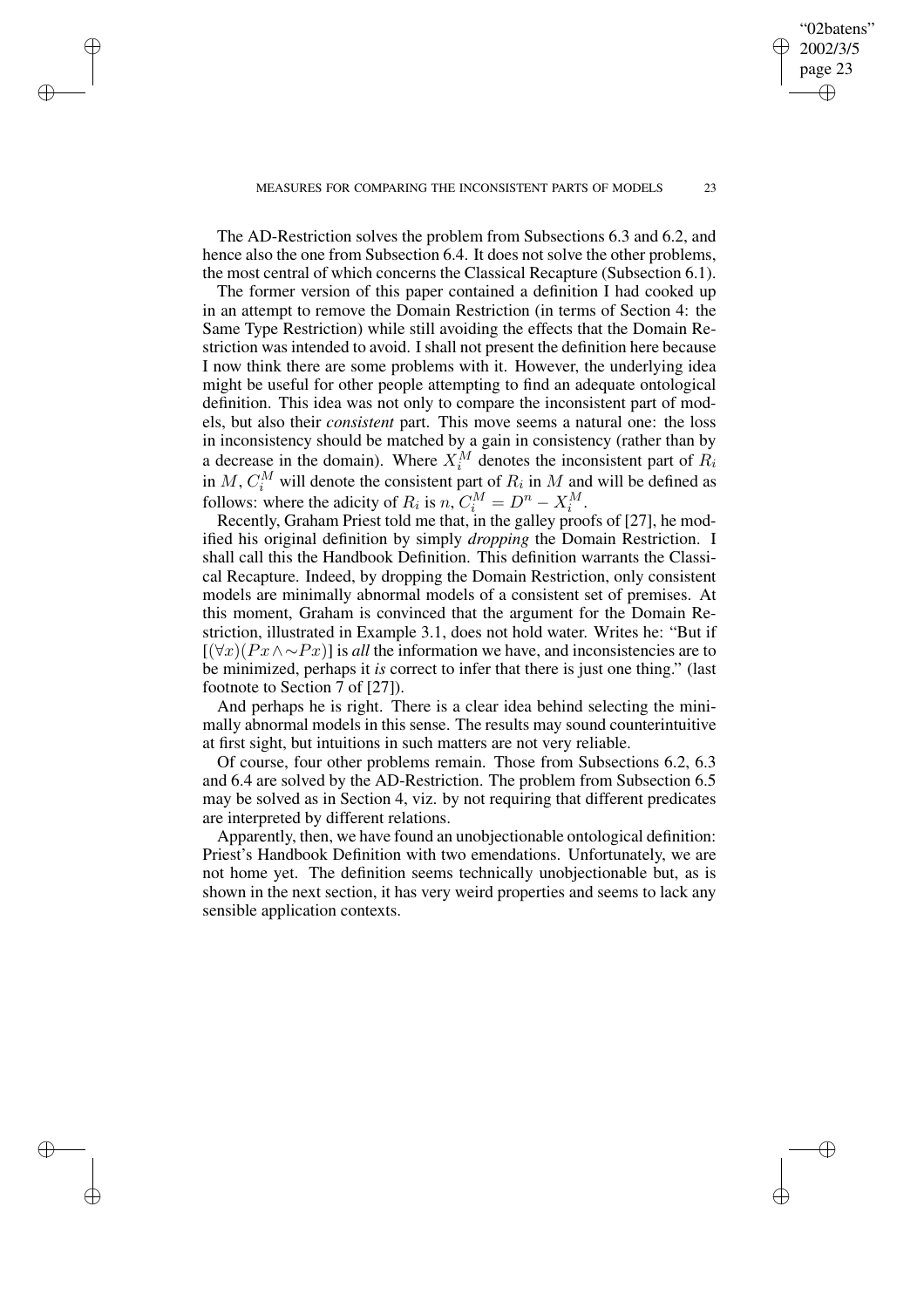"02batens" 2002/3/5 page 24

✐

✐

✐

✐

# 8. *Problems with the Emended Handbook Definition*

### 8.1. *Collapsing Predicates*

I already quoted from a footnote of [27]: "But if  $[(\forall x)(Px \land \sim Px)]$  is *all* the information we have, and inconsistencies are to be minimized, perhaps it *is* correct to infer that there is just one thing." Priest continues, "Note that  $[\{(\forall x)Px \land \sim Px, (\exists x)Qx \land (\exists x) \sim Qx\} \not\models (\exists x)(\forall y)x = y]$ ." and next gives an example of a minimally abnormal model  $\overline{M}$  of the premises that falsifies  $(\exists x)(\forall y)x = y$ . However, M is only a minimally abnormal model of the premises because Priest *presupposes* that P and Q are bound to name different relations. As I showed in Subsection 6.5, this presupposition cannot be justified. So let us see what happens if the presupposition is dropped.

Example 8.1. Premises:  $(\forall x)Px \land \sim Px$ ,  $(\exists x)Qx$ ,  $(\exists x) \sim Qx$ . Let M be a model with domain  $\{a, b\}$ , and let  $v(P) = R_1 = \langle \{a, b\}, \{a, b\} \rangle$  and  $v(Q) = R_2 = \langle \{a\}, \{b\} \rangle$ . Let all other relations  $R_i$  be such that  $X_i = \emptyset$ . Hence:

$$
Abo(M) = \{ \langle \emptyset, 0 \rangle, \langle \{ \mathsf{a}, \mathsf{b} \}, 1 \rangle, \langle \emptyset, 2 \rangle, \langle \emptyset, 3 \rangle, \ldots \}
$$

This is a least inconsistent model with a two-element domain, and actually the model described in the footnote in [27].

Let M' be a model with domain  $\{a\}$ , and let  $v(P) = v(Q) = R_1$  $\langle \{a\}, \{a\} \rangle$ . Let all other relations  $R_i$  be such that  $X_i = \emptyset$ . Hence:

$$
Abo(M') = \{ \langle \emptyset, 0 \rangle, \langle \{ \mathsf{a} \}, 1 \rangle, \langle \emptyset, 2 \rangle, \langle \emptyset, 3 \rangle, \ldots \}
$$

As  $Ab^o(M') < Ab^o(M)$ , M is not minimally abnormal. Any model with a non-singleton domain is similarly 'defeated' by a model with a singleton domain. Hence,

$$
(\exists x)(\forall y)x = y \tag{8.1.1}
$$

is still a consequence of the premises. In other words, the 'supplementary information',  $(\exists x)Qx$ ,  $(\exists x)\sim Qx$ , fails to prevent that only singleton models are minimally abnormal.

Of course, Priest might have presented an example in which the supplementary information concerns a predicate of an adicity larger than 1, in which case  $(8.1.1)$  would not have been a consequence of the premises. This is not much consolation, as I shall show after presenting two further instructive examples.

Example 8.2. Premises:  $Pa \wedge \neg Pa$ ,  $Qb \wedge \neg Qb$ ,  $Sa$ ,  $\sim Sb$ . The minimally abnormal structures are those in which  $v(P) = v(Q) = v(S)$  and  $X_P$  is a

✐

✐

✐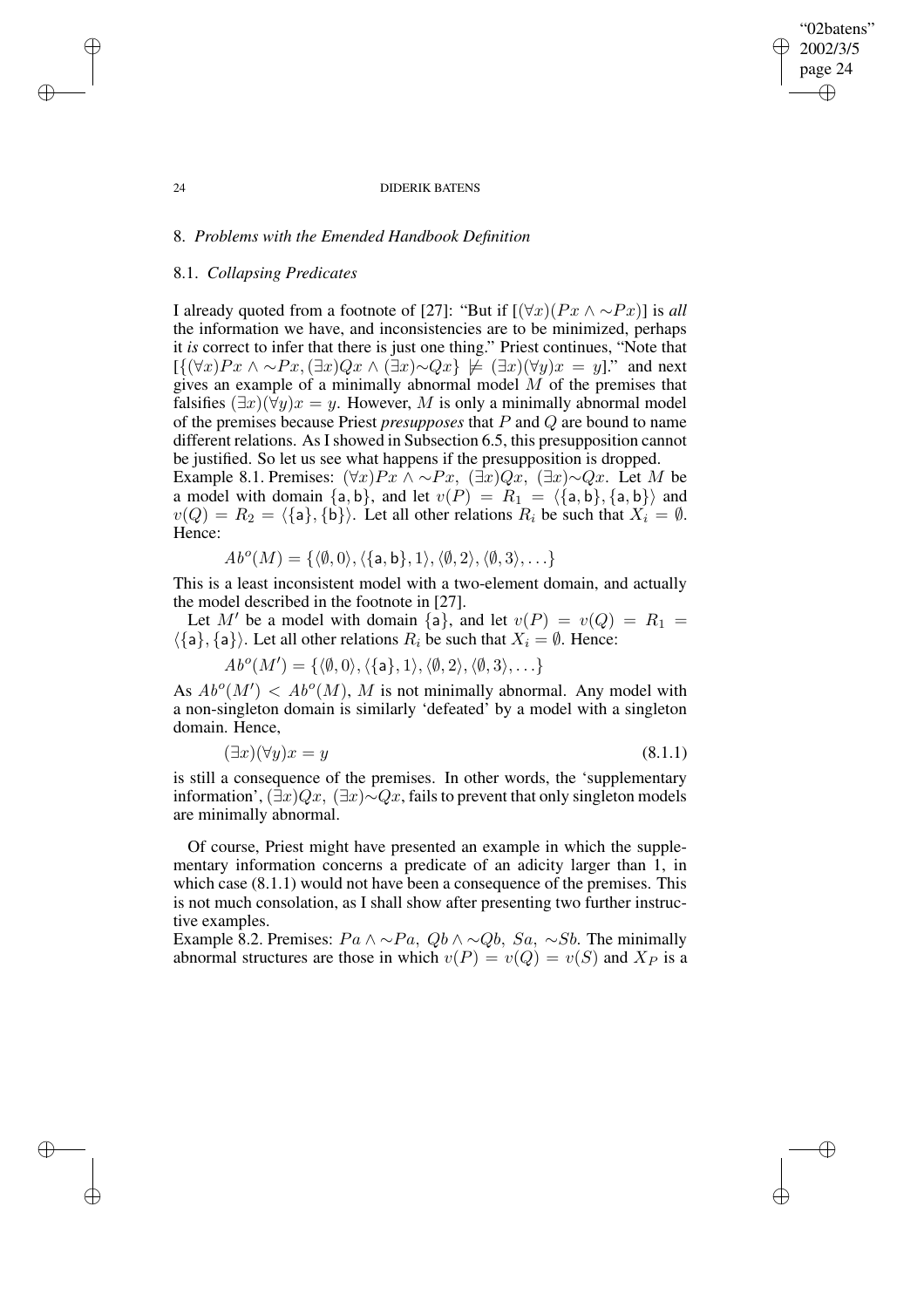"02batens" 2002/3/5 page 25

✐

✐

✐

✐

singleton (viz.  $v(a) = v(b)$ ). So, each of the following are consequences:  $a = b$ ,  $(\forall x)(Px \equiv Qx)$ ,  $(\forall x)(Px \equiv Sx)$ ,  $a = b$ ,  $\sim Sa$ ,  $Sb$ .<sup>27</sup> Example 8.3. Premises:  $Pa \wedge \neg Pa$ ,  $Qb \wedge \neg Qb$ ,  $Pc \wedge \neg Pc$ ,  $\neg (Qc \wedge \neg Qc)$ . As  $\sim (Qc \wedge \sim Qc)$  is an  $LP^m$ -theorem, its presence has no effect. The mini-

✐

✐

✐

✐

mally abnormal structures are those in which  $v(P) = v(Q)$  and  $X_P$  is a singleton (viz.  $v(a) = v(b) = v(c)$ ). Each of the following are consequences:  $a = b, a = c, b = c, (\forall x)(Px \equiv Qx).$ 

Suppose that you hold the philosophical conviction that all relational properties are parasitic on individual properties. This means that you will populate your structures with relations of adicity 1 only. Let us restrict the domain of discourse to humans to simplify the example. Suppose that you find out that all humans have some inconsistent property ( $(\forall x)(Px \land \sim Px)$ ). Of course, humans have many other properties, and these vary widely to make them all distinct: some are women while others are not, some are blue-eyed while others are not, some are friendly while others are not, etc. Still, the Emended Handbook Definition results in the consequence: all humans are identical (there is only one human being) and "to be a women," "to be blueeyed," "to be friendly," etc. all name the same inconsistent relation (as does  $P$ ). If you cannot imagine worse, go on reading.

Example 8.4. Premises:  $Pa \wedge \neg Pa$ ,  $Qb$ ,  $\neg Qc$ . As there need not be any relation between  $P$  and  $Q$ , nor between  $a$ ,  $b$  and  $c$ , the sensible conclusion seems to be that  $\sim b = c$ . Alas, this does not follow on the Emended Handbook Definition. Indeed, the premises have a minimally abnormal model M in which  $v(a) = v(b) = v(c)$ , and  $v(P) = v(Q) = R_1 = \langle \{v(a)\}, \{v(a)\}\rangle$ . Of course, they also have minimally abnormal models in which  $v(b) \neq v(c)$ . Still,  $∼b = c$  is *not* a consequence of the premises as M falsifies it.

In general, if, whenever a predicate of adicity  $n$  occurs in Γ, some predicate of the same adicity behaves inconsistently on  $\Gamma$ , then one obtains a minimally inconsistent model of  $\Gamma$  by choosing a structure with a one element domain  $D$ , by mapping any predicate of adicity  $n$  to the relation  $R_i = \langle D^n, D^n \rangle$ , and by making all other relations consistent. The ensuing trouble is either that all minimally abnormal models have a singleton domain, as in Examples 8.1–3, or that some minimally abnormal models have a singleton domain, as in Example 8.4.

 $27$  The divergence between the ontological and the linguistic definitions is striking. The classical negation of the last three formulas are consequences of the premises according to the linguistic definition:  $\neg a = b$ ,  $\neg \sim Sa$ ,  $\neg Sb$ .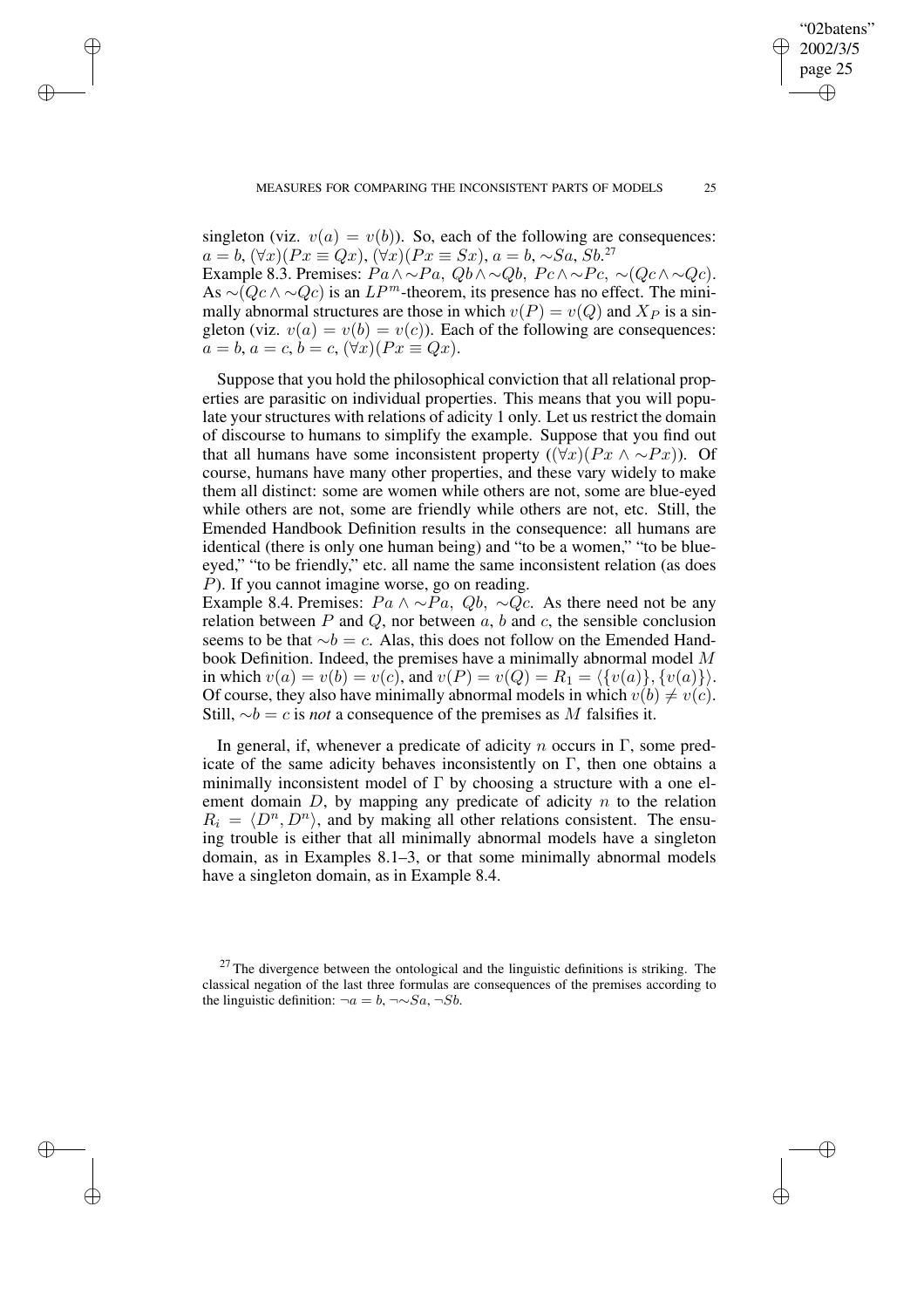"02batens" 2002/3/5 page 26

✐

✐

✐

✐

## 8.2. *Collapsing Sentential Letters*

The trouble from Section 8.1 affects also sentential letters. Here, the dramatic and unpalatable effects are even more clear, as appears from the following standard example.

Example 8.5. Premises:  $p, \sim p, q, \sim q \vee r$ . From these r is not derivable because the model in which  $v(p) = v(q) = \langle 1, 1 \rangle$  and  $v(r) = \langle 0, 1 \rangle$  is not more inconsistent than the one in which  $v(p) = \langle 1, 1 \rangle$ , and  $v(q) = v(r) = \langle 1, 0 \rangle$ .

Let me generalize this. If  $\Gamma$  is an inconsistent set of propositional formulas, the relation (of adicity 0)  $\langle 1, 1 \rangle$  occurs in any model of Γ. It follows that, on the Emended Handbook Definition, *all* paraconsistent models of Γ are minimally abnormal at the propositional level. Hence, on that definition,  $Cn_{AL}(\Gamma) = Cn_{LLL}(\Gamma)$  whenever  $\Gamma$  is inconsistent.

### 8.3. *Isomorphic Models and Strong Reassurance*

Introducing the AD-Restriction warrants Strong Reassurance (and hence Reassurance). Alas, it also leads to problematic results. Reconsider for a moment the premises of Example 6.5: the formulas (where  $n \in \{2, 3, \ldots\}$ )

$$
(\exists x_1)(\exists x_2)\dots(\exists x_n)((Px_1 \land \sim Px_1) \land \dots \land (Px_n \land \sim Px_n) \land \sim x_1 = x_2
$$
  

$$
\land \dots \land \sim x_1 = x_n \land \sim x_2 = x_3 \land \dots \land \sim x_2 = x_n \land \dots \land \sim x_{n-1} = x_n)
$$

On the original ontological definition, Γ had only minimally abnormal models in which  $X_P$  is a singleton. On the Emended Handbook Definition, there also are minimally abnormal models in which  $X_P$  is an infinite set. These models are easily identified: the models in which both  $X_P$  and  $D - X_P$  are infinite.

Γ states that infinitely many different objects both have and have not property P. According to the original definition, it follows that some object is different from itself and that precisely one object both has and has not property P. According to the Emended Handbook Definition, it follows that *either* some object is different from itself and that precisely one object both has and has not property P, *or* there are infinitely many objects that behave *consistently* with respect to P. That doesn't look good either.

The AD-Restriction prevents absurd consequences by not ruling out any member of infinitely descending sequences. Thus, part of the adaptive character of the logic is traded in. This is the price of the way out. In the presence of adaptive logics based on the linguistic definition, the price seems too high.

✐

✐

✐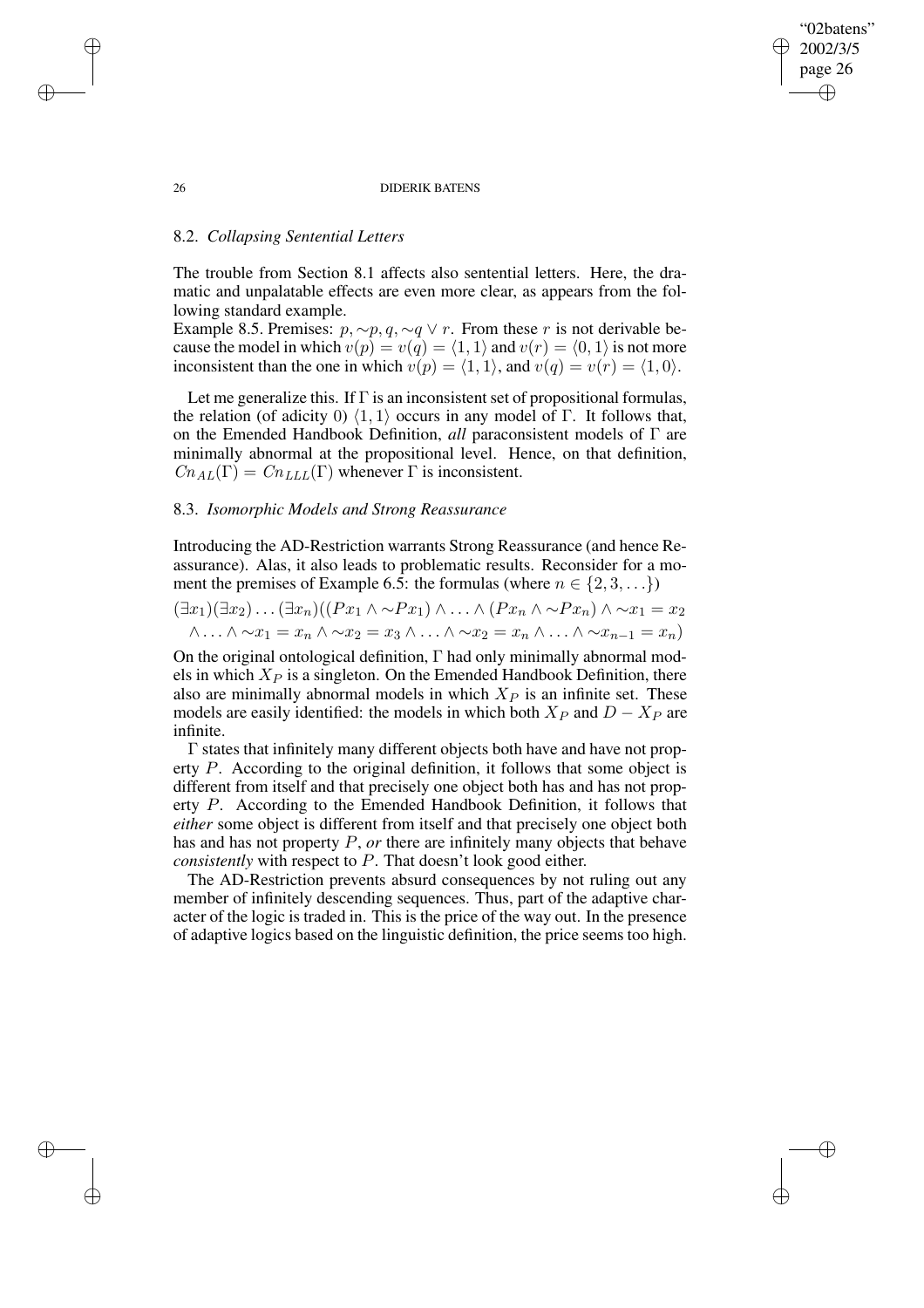# 8.4. *Problems For Generalizing The Proposal*

✐

✐

✐

✐

CLuNs and its fragment LP reduce *all* inconsistencies to the level of primitive wffs; many other logics do not. Examples are all of Newton da Costa's  $C_i$ -logics —see, e.g., [19]— and my preferred lower limit logic  $CLuN$  – see, e.g., [5]— which is defined syntactically by full positive CL, including ⊥, together with  $A \lor \sim A$  (equivalently,  $(A \supset \sim A) \supset \sim A$ ).

In such logics, some inconsistencies are isolated in that they do not derive from primitive inconsistencies  $\frac{d}{dx}$  all inconsistencies are isolated: no inconsistency entails an inconsistency in terms of superformulas, and an inconsistency entails only an inconsistency in terms of subformulas iff the latter are contained in its 'positive part'.<sup>28</sup> The advantage of isolating all inconsistencies is that, as inconsistencies are not spread, more classical consequences are delivered by the inconsistency-adaptive logic.

It is typical for logics that isolate inconsistencies (fully or in part) that negations of (closed and open) *formulas* are to be introduced as verified directly by the interpretation or assignment. How an ontological approach might be generalized to such logics is unknown today. This is especially serious as there are arguments (see [3], [5], and [8]) for preferring poorer paraconsistent logics as the lower limit logic of inconsistency-adaptive logics.

A different generalization problem concerns other strategies, some of which were mentioned at the end of Section 2. Some of these have serious advantages (over the minimal abnormality strategy) from a proof theoretic point of view (see [5, § 7]), or are suitable in specific contexts —see, for example, [11]. What becomes of such strategies on the ontological approach is fully unknown. It is even unclear whether the problem is sensible.<sup>29</sup>

# 9. *A Provisional Conclusion*

A fair rendering of the situation seems the following. Whatever one's attitude with respect to dialetheism —the claim that there are *true* inconsistencies— one will try to interpret an inconsistent theory as consistently as possible —see [9]. I compared the linguistic and the ontological approach from a semantic point of view, concentrating on the minimal abnormality strategy.

<sup>28</sup> Thus ( $(p \wedge \neg p) \wedge q$ )  $\wedge \neg((p \wedge \neg p) \wedge q) \vdash_{CLuN} (p \wedge \neg p)$ . However, one may prove that, if  $(A \wedge \neg A) \vdash_{CLuN} (B \wedge \neg B)$ , then  $A \vdash_{CLuN} (B \wedge \neg B)$ .

 $29$  The main reason for this is that the ontological definition has never been connected to a proof theory or tableau method.

"02batens" 2002/3/5 page 27

✐

✐

✐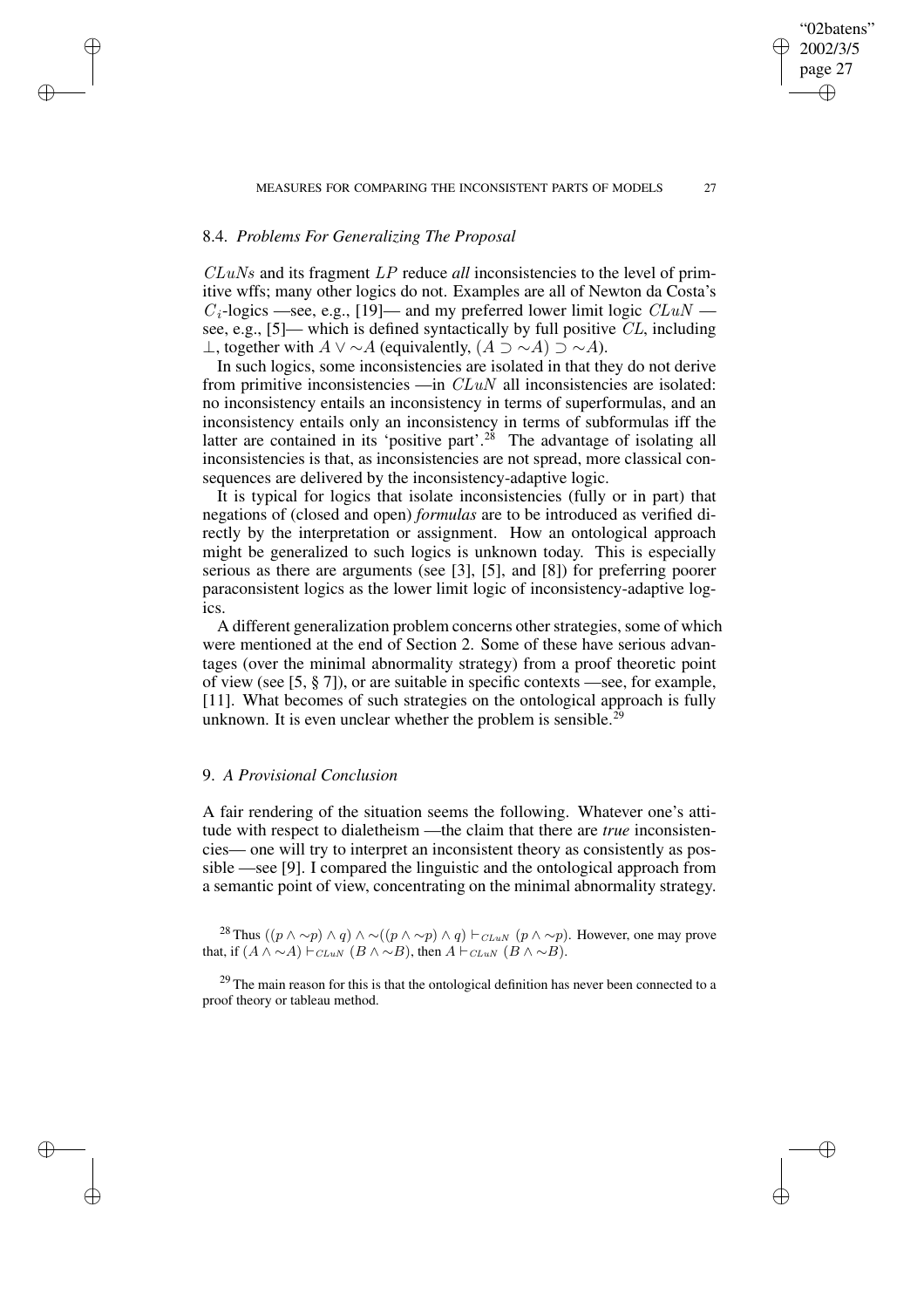"02batens" 2002/3/5 page 28 ✐ ✐

✐

✐

#### 28 DIDERIK BATENS

The linguistic definition has not been shown to have problematic aspects or lead to problematic results. This definition also has a number of strong points. First and foremost, it leads to a (dynamic) proof theory (nearly any of the quoted papers deals with it) and to a tableau method (see [13] and [14]). Neither of these is present for logics that rely on the ontological approach. It is even doubtful whether a proof theory or tableau method for the ontological approach are possible. The linguistic definition was shown to be attractive for several adaptive logics that do not reduce all inconsistencies to the level of primitive formulas. It was proved attractive for several adaptive logics that allow for other logical abnormalities than inconsistencies, and for logics that allow for ambiguities in the non-logical constants. It moreover has variants (that rely on the same definition of the abnormal part of a model) that are adequate for strategies different from minimal abnormality. All Rescher–Manor consequence relations (see Section 2) were characterized by an inconsistency-adaptive logic relying on the linguistic definition. The incorporation of 'non-monotonic logics' (see again Section 2) occurred fully in terms of logics relying on the linguistic definition. None of these results is paralleled by the ontological approach.

Especially in view of the problems spelled out in Sections 8.1 and 8.2, one can only conclude that a sound ontological definition is not available. The Emended Handbook Definition is both clear and coherent. However, it is hard to see any application contexts in which the features described in Sections 8.1 and 8.2 would be suitable. Whether an adequate ontological definition is possible is an open question, but the available arguments support a negative answer. Apparently, any sensible approach to minimal abnormality should treat inconsistencies in different propositional letters and in different predicates as different. This seems to support Priest's halfway house, the Handbook Definition, provided it is corrected by imposing the AD-Restriction. If we go that linguistic, however, in counting inconsistent sentences and predicates rather than their extensions, then there seems no possible justification for not counting inconsistent constants rather than their extensions. And if we do so, we obtain the linguistic definition or a variant of it, not a definition that can sensibly be called ontological.

The above questions lead to a deeper one. It is obviously sensible to distinguish between the structure of a model and its interpretation of the language  $\mathcal{L}$ . The central question, however, considers the status of the distinction. One view conceives the distinction as merely technical; models are merely devices to interpret a language 'from within'. This suits the Vienna Circle (primarily Rudolf Carnap, who did all the hard work): possibilities are merely combinations of linguistic entities (state descriptions). Another view connects the distinction to that between the structure of the world and the realm of language. On this view, we are able to talk about ontology in a way that is not determined by our present best scientific insights.

✐

✐

✐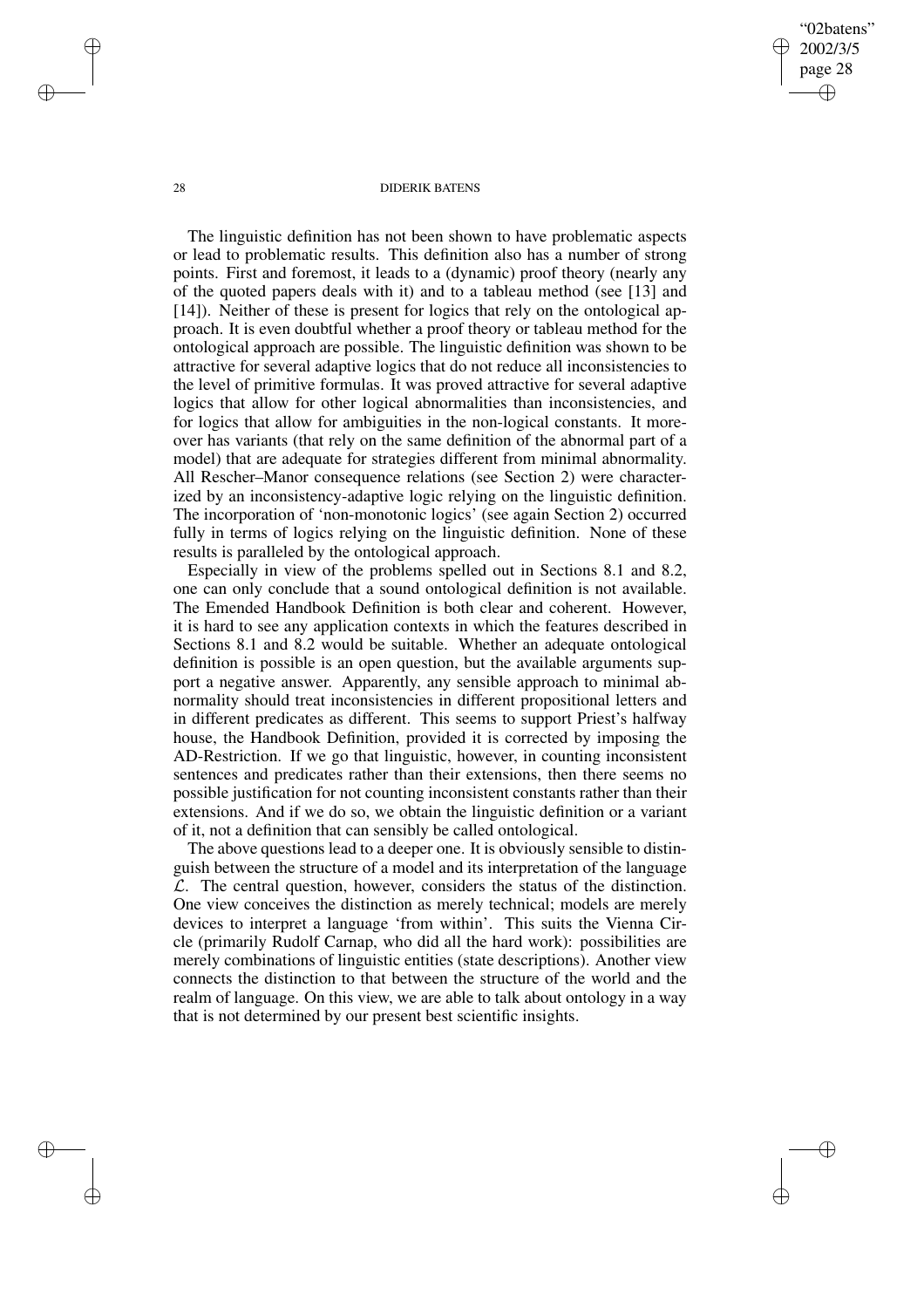There is a third possibility. Even the distinction is connected to that between the structure of the world and the realm of language, the former may still be determined by the conceptual schemas that underly our scientific language. Whenever one adapts the conceptual structure in terms of which the world is approached, the structures of the models have to be adapted as well. In other words, those structures (and the results of minimizing abnormality) will not survive a scientific revolution.

It seems to me that this third possibility is the only sensible one. We know that our conceptual schemas do (presumably) not coincide with the world itself, but we have no possibility to conceive the world independently of our present insights. The history of philosophy shows convincingly that an ahistoric ontology is beyond human reach. In view of this, presumably any ontological definition of minimal abnormality is ill-directed.

If the inconsistency of theories derives from the fact that linguistic entities refer ambiguously, then only a linguistic definition is sensible. What one wants to minimize are the ambiguous interpretations, not any inconsistencies in the world out there. Interestingly, it is impossible in principle to decide whether an inconsistency derives from the structure of the world or from the ambiguous interpretation (that is, from the fact that our language refers ambiguously). Even the logic we use cannot discriminate between the two possibilities. This is easily seen by comparing the semantics from Section 4 with the one from the Appendix. Both semantic systems characterize the same logic, viz.  $CLuNs$  as well as  $LP^{30}$ .

### *Appendix: Inconsistent Interpretations*

✐

✐

✐

✐

The semantics from Section 4 presupposes that the non-logical constants of the language unambiguously refer to objects and 'relations' in the world, and hence that all inconsistencies derive from the world itself. This presupposition is obviously wrong for inconsistencies that can be removed. In this appendix, I devise a semantics for  $CLuNs$ , and hence for  $LP$ , in which inconsistencies are caused by the *interpretation* of linguistic entities, leaving it to the reader to spell out the mixed case.

Let a structure be defined as in Section 4, except that all relations are classical:  $X_i = \emptyset$  for all  $i \in I$ . As their anti-extension is a function of their extension, it need not be mentioned separately. Also, there is no need to reserve a relation for the interpretation of identity.

 $30$  I spell the matter out in the Appendix, which also contains a natural variant for the linguistic definition.

"02batens" 2002/3/5 page 29

✐

✐

✐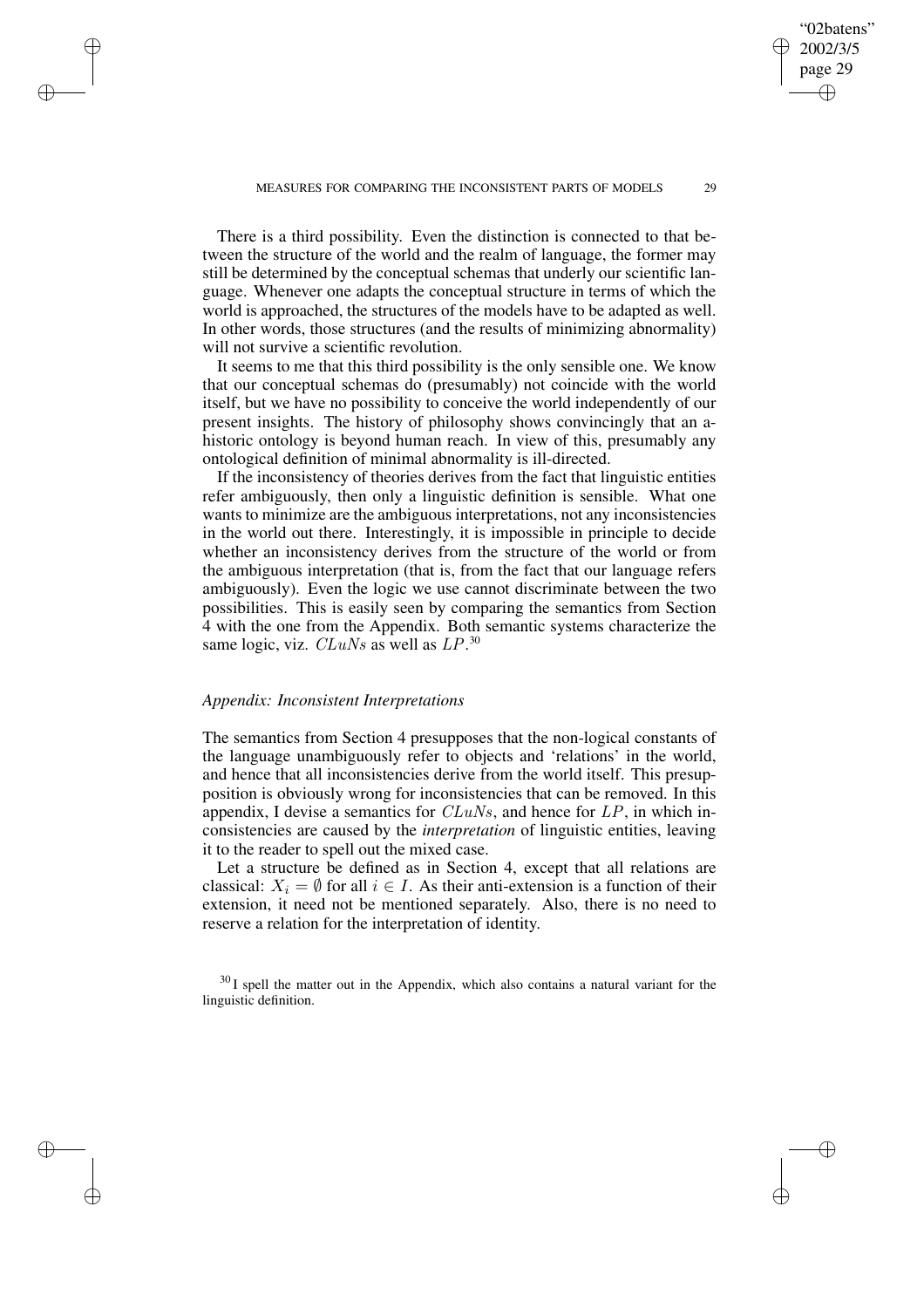✐

### 30 DIDERIK BATENS

Where  $\alpha \in \mathcal{C}$ ,  $v(\alpha) \subseteq D$ . Where  $\pi \in \mathcal{P}^n$  (a predicate of adicity n),  $v(\pi) \subseteq \{R_i \mid i \in I; R_i \text{ has the same adicity as } \pi\}.$ <sup>31</sup> To accommodate the quantifiers, we introduce a set of pseudo-constants  $O$  (of at least the same cardinality as the largest domain we want to consider), and stipulate that  $v(\alpha) \subseteq D$  for all  $\alpha \in \mathcal{O}^{32}$  Here is how the valuation function handles primitive formulas:

- if the adicity of  $\pi$  is 0, then
	- $v_M^+(\pi) = 1$  iff  $R_i = 1$  for some  $R_i \in v(\pi)$
	- $-\bar{v}_{M}(\pi) = 1$  iff  $R_{i} = 0$  for some  $R_{i} \in v(\pi)$
- if the adicity of  $\pi$  is  $n > 0$ , then
	- $v_M^+(\pi\alpha^1\ldots\alpha^n) = 1$  iff  $\langle a_1,\ldots,a_n \rangle \in R_i$  for some  $R_i \in v(\pi)$ ,  $a_1 \in v(\alpha_1), \ldots$ , and  $a_n \in v(\alpha_n)$
	- $v_M^-(\pi\,\alpha^1\ldots\alpha^n) = 1$  iff  $\langle a_1,\ldots,a_n \rangle \notin R_i$  for some  $R_i \in v(\pi)$ ,  $a_1 \in v(\alpha_1), \ldots$ , and  $a_n \in v(\alpha_n)$
- for identity:
	- $-v_M^+(\alpha = \beta) = 1$  iff  $v(\alpha) = v(\beta)$  $-\overline{v_M}(\alpha = \beta) = 1$  iff  $v(\alpha) \neq v(\beta)$ , or a  $\neq$  b for some a, b  $\in$  $v(\alpha)$ .

The logical constants are handled as in Section 4, except for the quantifiers. Let  $A_{\alpha}^{\beta}$  be the result of replacing any free occurrence of the individual variable  $\alpha$  by the individual constant or pseudo-constant  $\beta$ .

- $v_M^+((\forall \alpha)A) = 1$  iff  $v_M^+(A^\beta_\alpha) = 1$  for all  $\beta \in \mathcal{C} \cup \mathcal{O}$
- $v_M^-((\forall \alpha)A) = 1$  iff  $v_M^-(A_{\alpha}^{\beta}) = 1$  for some  $\beta \in \mathcal{C} \cup \mathcal{O}$
- $v_M^+((\exists \alpha)A) = 1$  iff  $v_M^+(A_{\alpha}^{\beta}) = 1$  for some  $\beta \in \mathcal{C} \cup \mathcal{O}$
- $v_M^-((\exists \alpha)A) = 1$  iff  $v_M^-(A_{\alpha}^{\beta}) = 1$  for all  $\beta \in \mathcal{C} \cup \mathcal{O}$

Let  $\pi$  be a predicate with adicity n. The consistent part of  $\pi$  consists of the *n*-tuples that are  $\pi$  in all respects,  $\bigcap v(\pi)$ , and of the *n*-tuples that are  $\pi$  in no respect,  $D^n - \bigcup v(\pi)$ .<sup>33</sup> The rest of the domain,  $\bigcup v(\pi) - \bigcap v(\pi)$ , contains the inconsistent extension of  $\pi$ <sup>34</sup>

 $32$  The pseudo-constants name the values of the individual variables.

<sup>33</sup> Remember that, where  $\pi$  is a predicate with adicity  $n, v(\pi)$  is a set of sets of *n*-tuples.

 $34$  There are two relations with adicity 0, viz. 0 and 1. A set of such relations is consistent if  $\bigcup v(\pi) - \bigcap v(\pi)$  is  $\emptyset$  and inconsistent if it is  $\{0, 1\}.$ 

✐

✐

✐

<sup>&</sup>lt;sup>31</sup> Whenever  $v(\alpha)$ , respectively  $v(\pi)$  is not a singleton,  $\alpha$ , respectively  $\pi$ , is interpreted ambiguously.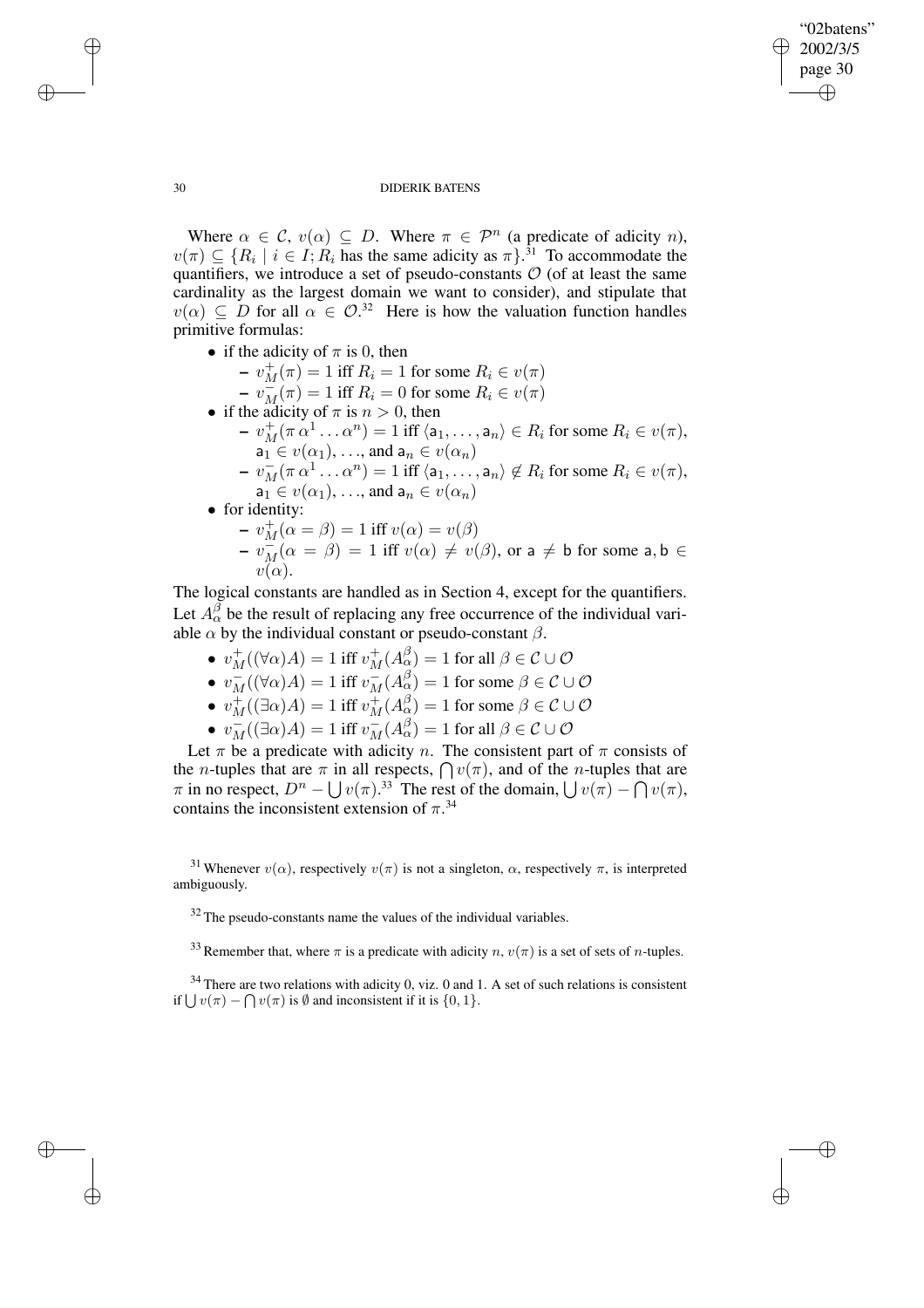The linguistic definition distinguishes three sources of inconsistencies. (i) A linguistic entity may be interpreted abnormally.<sup>35</sup> (ii) The (normal or abnormal) interpretation of a constant may overlap with an  $n$ -tuple that belongs to the abnormal interpretation of a predicate with adicity  $n > 0$ .<sup>36</sup> (iii) The abnormal interpretation of a constant or pseudo-constant may cause it to relate inconsistently to the normal interpretation of a predicate.<sup>37</sup>

✐

✐

✐

✐

The present models suggest an alternative linguistic definition: the abnormal part of a model is the set of linguistic entities that have an abnormal interpretation. This is clear and sensible, appears directly applicable,  $38$  and does not seem to lead to any computational problems.<sup>39</sup>

The closest approximation to an 'ontological' definition defines the abnormal part of a model as the set of abnormal interpretations (the non-singleton sets in the domain of the interpretation function). This definition clearly does not coincide with any of the ontological definitions from previous sections. Although the definition is clear in itself, it is affected by the problems from Sections 8.1 and 8.2, and moreover requires that one combines it, in an ad hoc manner, with the AD-Restriction.<sup>40</sup>

> Centre for Logic and Philosophy of Science Universiteit Gent, Belgium E-mail: Diderik.Batens@rug.ac.be

"02batens" 2002/3/5 page 31

✐

✐

✐

✐

<sup>35</sup> If  $A \in \mathcal{S}$  and  $v(A)$  is not a singleton, then  $v_M(A \wedge \sim A) = 1$ . If  $v(\alpha)$  is not a singleton then  $v_M(\alpha = \alpha \wedge \alpha = \alpha) = 1$  if  $\alpha \in C$ , and  $v_M((\exists x)(x = x \wedge \alpha = x)) = 1$  if  $\alpha \in \mathcal{O}$ . Where the adicity of  $\pi$  is  $n > 0$ ,  $v_M((\exists \alpha_1) \dots (\exists \alpha_n)(\pi \alpha_1 \dots \alpha_n \wedge \neg \pi \alpha_1 \dots \alpha_n)) = 1$ whenever  $v(\pi)$  is not a singleton.

<sup>36</sup> Example: if P has adicity 2,  $v(a) = a$ ,  $v(P) = \{R_1, R_2\}$ , and  $\langle a, b \rangle \in R_1 - R_2$ , then  $v_M (Pa \wedge \sim Pa) = 1.$ 

<sup>37</sup> Let  $v(P) = R_1$  have adicity 1,  $v(\alpha) = \{\text{a}, \text{b}\}\$ ,  $\text{a} \in R_1$  and  $\text{b} \notin R_1$ . If  $\alpha \in \mathcal{C}$ , then  $v_M(P\alpha \wedge \neg P\alpha) = 1$ ; if  $\alpha \in \mathcal{O}$ , then  $v_M((\exists x)Px \wedge \neg Px) = 1$ .

<sup>38</sup> At the propositional level, it coincides with the aforementioned linguistic definition.

<sup>39</sup> In *CLuNs*, for example, it is easily expressed that  $Pa \wedge \sim Pa$  is equivalent to: either  $a$  behaves abnormally and  $P$  normally, or  $a$  behaves normally and  $P$  abnormally, or both  $a$ and P behave abnormally.

<sup>40</sup> Most unpublished papers in the reference section (and many others) are available from the internet address http://logica.rug.ac.be/centrum/writings/ index.html.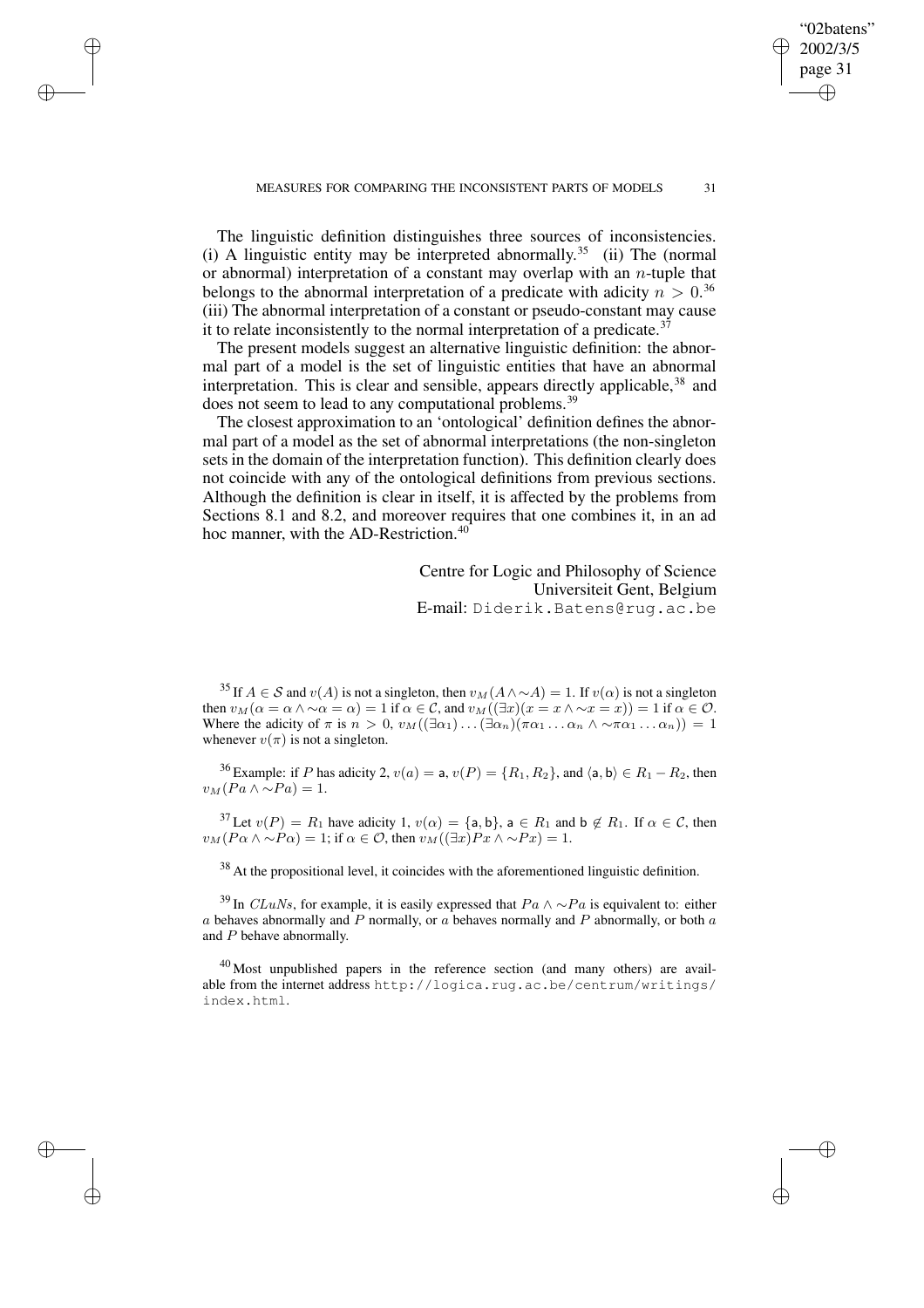"02batens" 2002/3/5 page 32

✐

✐

✐

✐

# **REFERENCES**

- [1] Diderik Batens. Dynamic dialectical logics as a tool to deal with and partly eliminate unexpected inconsistencies. In J. Hintikka and F. Vandamme, editors, *The Logic of Discovery and the Logic of Discourse*, pages 263–271. Plenum Press, New York, 1985.
- [2] Diderik Batens. Dialectical dynamics within formal logics. *Logique et Analyse*, 114:161–173, 1986.
- [3] Diderik Batens. Dynamic dialectical logics. In Graham Priest, Richard Routley, and Jean Norman, editors, *Paraconsistent Logic. Essays on the Inconsistent*, pages 187–217. Philosophia Verlag, München, 1989.
- [4] Diderik Batens. Inconsistency-adaptive logics and the foundation of non-monotonic logics. *Logique et Analyse*, 145:57–94, 1994. Appeared 1996.
- [5] Diderik Batens. Inconsistency-adaptive logics. In Orłowska [23], pages 445–472.
- [6] Diderik Batens. Zero logic adding up to classical logic. *Logical Studies*, 2:15, 1999. (Electronic Journal: http://www.logic.ru/LogStud/ 02/LS2.html).
- [7] Diderik Batens. Minimally abnormal models in some adaptive logics. *Synthese*, 125:5–18, 2000.
- [8] Diderik Batens. Rich inconsistency-adaptive logics. The clash between heuristic efficiency and realistic reconstruction. In François Beets and Éric Gillet, editors, *Logique en perspecitive. Mélanges offerts à Paul Gochet*, pages 513–543. Éditions OUSIA, Brussels, 2000.
- [9] Diderik Batens. A survey of inconsistency-adaptive logics. In Batens et al. [15], pages 49–73.
- [10] Diderik Batens. On some remarkable relations between paraconsistent logics, modal logics, and ambiguity logics. In Walter Carnielli, Marcelo Coniglio, and Itala D'Ottaviano, editors, *Paraconsistency: the Logical Way to the Inconsistent*. Marcel Dekker, 2001. to appear.
- [11] Diderik Batens. Towards the unification of inconsistency handling mechanisms. *Logic and Logical Philosophy*, in print.
- [12] Diderik Batens and Joke Meheus. The adaptive logic of compatibility. *Studia Logica*, 66:327–348, 2000.
- [13] Diderik Batens and Joke Meheus. A tableau method for inconsistencyadaptive logics. In Roy Dyckhoff, editor, *Automated Reasoning with Analytic Tableaux and Related Methods*, Lecture Notes in Artificial Intelligence Vol. 1847, pages 127–142. Springer, 2000.
- [14] Diderik Batens and Joke Meheus. Shortcuts and dynamic marking in the tableau method for adaptive logics. *Studia Logica*, 69:221–248, 2001.

✐

✐

✐